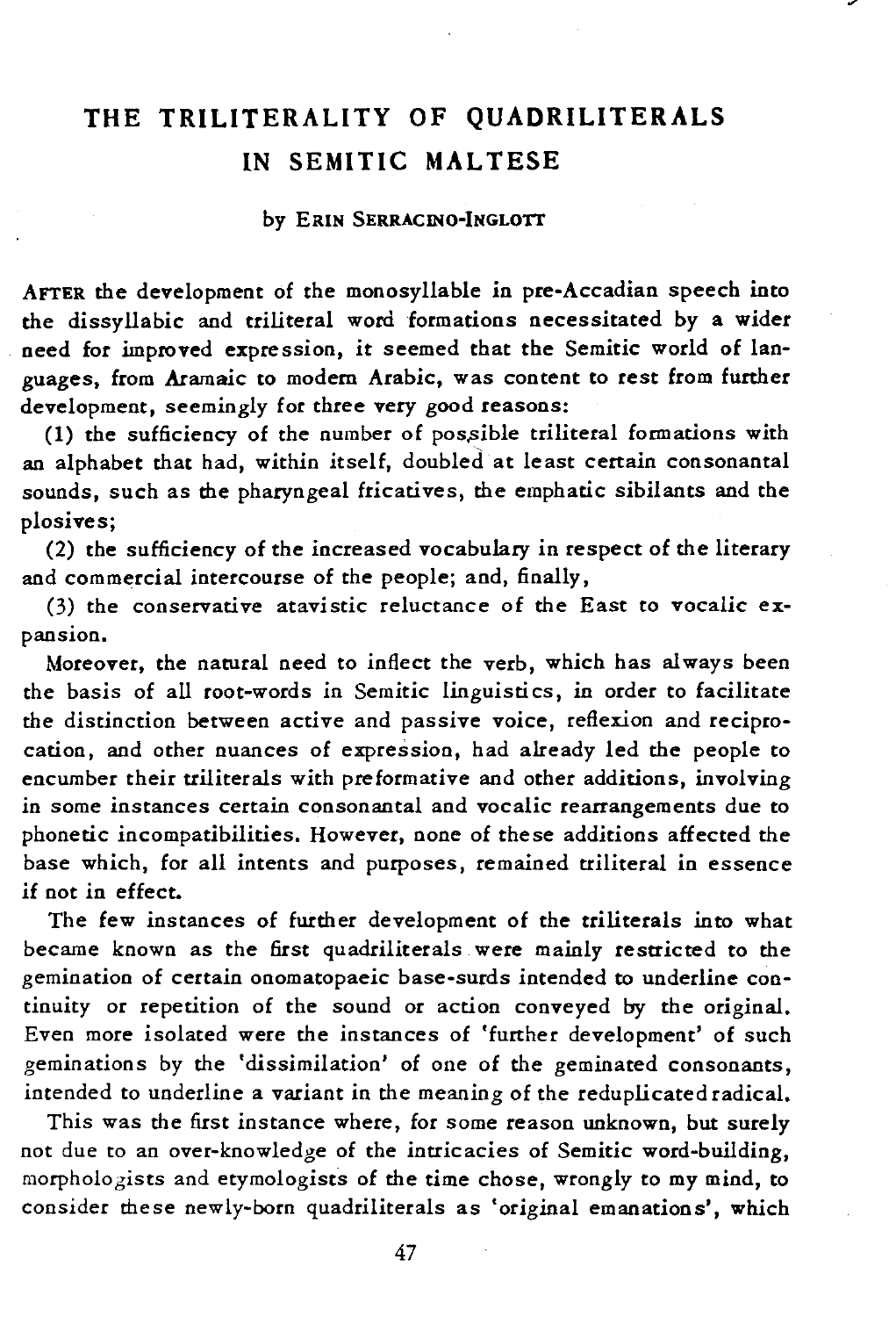they were not, and consequently to enumerate them in their word-lists as separate bases, irrespective of the stem of which they were actually the branches. The result was that later philological research work became much more arduous.

The pity of it all lay in the fact that, for the most part, the work of delving into the depths of the origin of root-words in these languages was not undertaken, as a rule, by scholars whose mother-tongue was Semitic. As a matter of fact, whilst the Semites themselves, having once fallen into the torpor of complacency engendered by linguistic selfsufficiency, tended to remain blissfully disinterested, the dissection of their vocabularies was taken up, more often than not in a very amateurish way, by alien scholars who were in the unenviable position of having to learn as they went about their work!

It is true that scientific philology has not had enough time to grow hoary, but it is, meanwhile, obvious that this work of harnessing back the dispersed quadriliterals to their true fold has still to be undertaken. And it is here, as I see *it,* that the knowledge of Semitic Maltese, as *it* is today, enjoying as it does among its kindred tongues a sort of primacy in the adoption of quadriliterals, becomes practically indispensable.

The Maltese language, originally pure Semitic, has developed into such a blend of neo-Latin and Arabic that it can no longer be called a dialect of the latter; nor could it ever be classified as a branch of Sicilian because, despite *its* evolution within the compass of that primary post-Latin speech, its basic morphological and syntactical structure has remained typically Semitic.

As it is, Maltese may safely be considered the *trait-d'union* between the neo-Latin block of languages in Europe, from which it has consistently received its *linguistic* blood-transfusions ever since the conversion of these Islands to Christianity, and the Semitic group, as represented by Arabic which, for several hundred years during the Islamic occupation of the Mediterranean littoral, had grafted the decrepit Phoeno-Carthaginian oak-tree of these Islands, already in the process of being suffocated by the all-pervading latinity of the new culture, with the rejuvenating sap of its exuberance.

Indeed, there are still abundant traces of this overall grafting in practically all neo-Latin languages of the peoples spread over the Mediterranean coast-line wherever the Arabs once held sway; but, whereas elsewhere natural incompatibility became an ally of what may be termed the 'cultural resistance movement', in Malta the grafters were in their element, and the new sap made the old oak-tree revive in a wonderful 'new look'. And when the Arabian flood receded from Europe and the grafting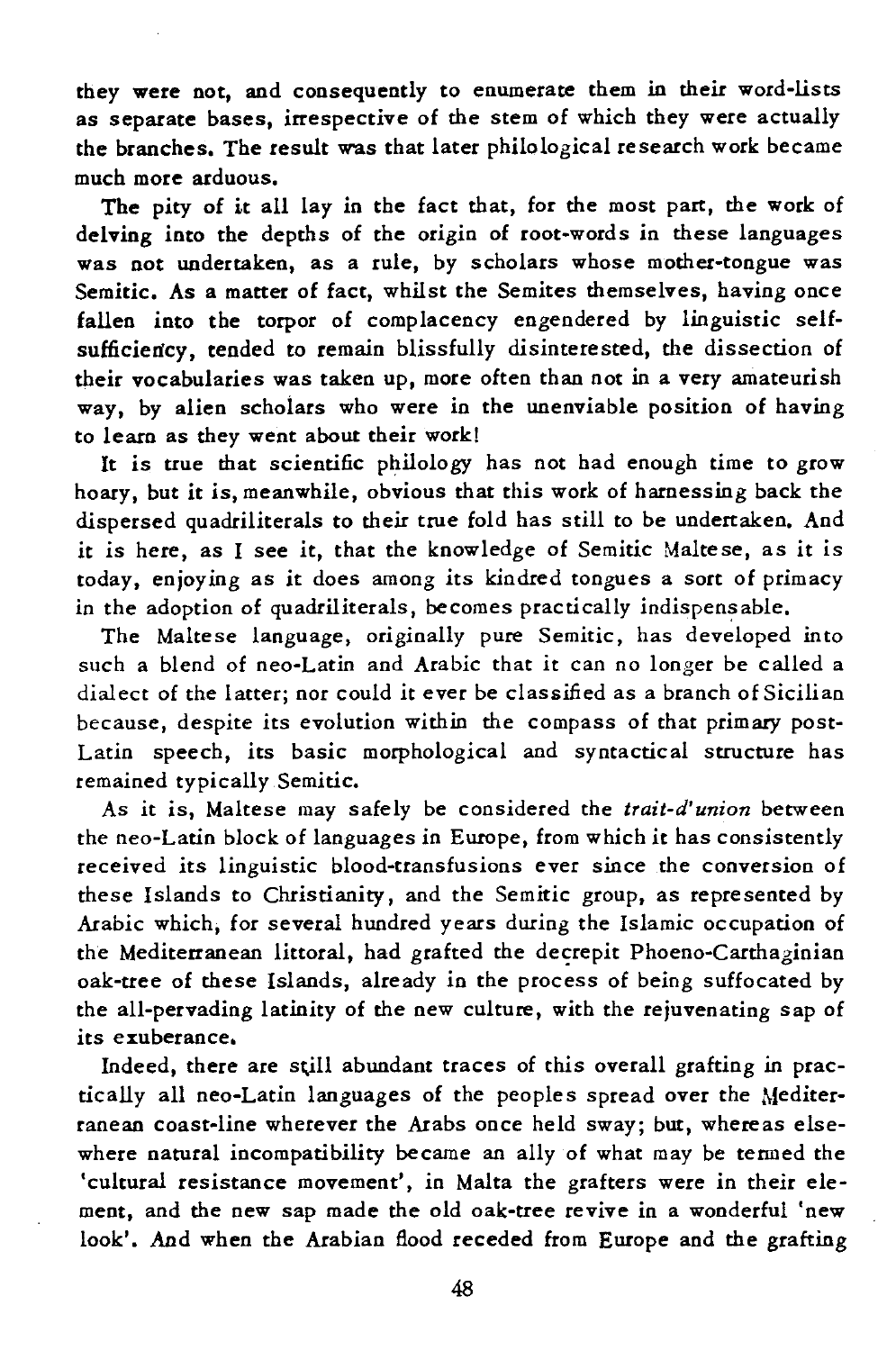ceased, it was Maltese only that reaped the full benefit and could blossom forth as an exotic plant in the Mediterranean garden.

It is for this reason that, whilst the Arabs, re-enttenched in their Islamic shell, lost all interest in the further evolution of their tongue, the strengthening of the religious, cultural and commercial ties between Malta and Sicily made it possible for Maltese to push forward the evolution of Semitic quadriliteralism.

This task became relatively easy because of three obvious favourable circumstances:

(1) We had become familiarised with the *latinus bassus* of Livy's successors, particularly with its evolution in Sicily into something that was linguistically new. I t is common knowledge that the Latin verb had loaded itself with infixed elements called 'determinants' or 'formatives' that varied its meaning; e.g. *cano* (to sing) bred *canto* (to sing loudly) and again *cantito* (to sing often), *cantillo,* (to sing softly) and *canturio* (to chirp). A formula was thereby produced, namely  $I+D+B+D+I = \mathcal{V}$ , where the letter B stands for *base*, D for *determinant*, I for *inflexion* and W for *word.* The importation of this 'development', from its place of origin (Sicily) to our shores, soon made us realise that vocables could, after all, be stretched without any apparent harm to coherence in speech;

(2) We already had in Malta, at our disposal, a rich heritage of easily assimilable pronominal, prepositional and substantive particles (e.g. the letters H, B, F, X, M and others), and we had acquired the experience of how to utilize them in a form that was perhaps even more laconic than in Arabic;

(3) The Maltese people had developed into a thriving community, living on its own, but eager, nay, anxious to make itself understood by E uropeans; and, unfettered as our language was by the artificial idiom of men of letters, we soon found we could sow the seed of our linguistic evolution in a natural bed, with Sicilian vocables taking to Semitic rootinzs and inflexions, and with Arabic verbs and substantives blooming forth with neo-Latin preformative and postfonaative trimmings.

This new turn in our linguistic body-building was also the outcome of a deeply-felt need to modify the meaning of certain verbal vocables of a definite Islamic veneer which was blatantly discordant with our Christian feelings. What could then be more natural for us than to apply the already known system of 'quadriliterating' triliterals in exceptional cases, on a larger and wider scale, and by other means than the now simple inflectional preformatives or the crude onomatopaeic geminations above mentioned, that is by adapting the *latinus bassus* formula to the Semitic verbal vocables that were ours?

49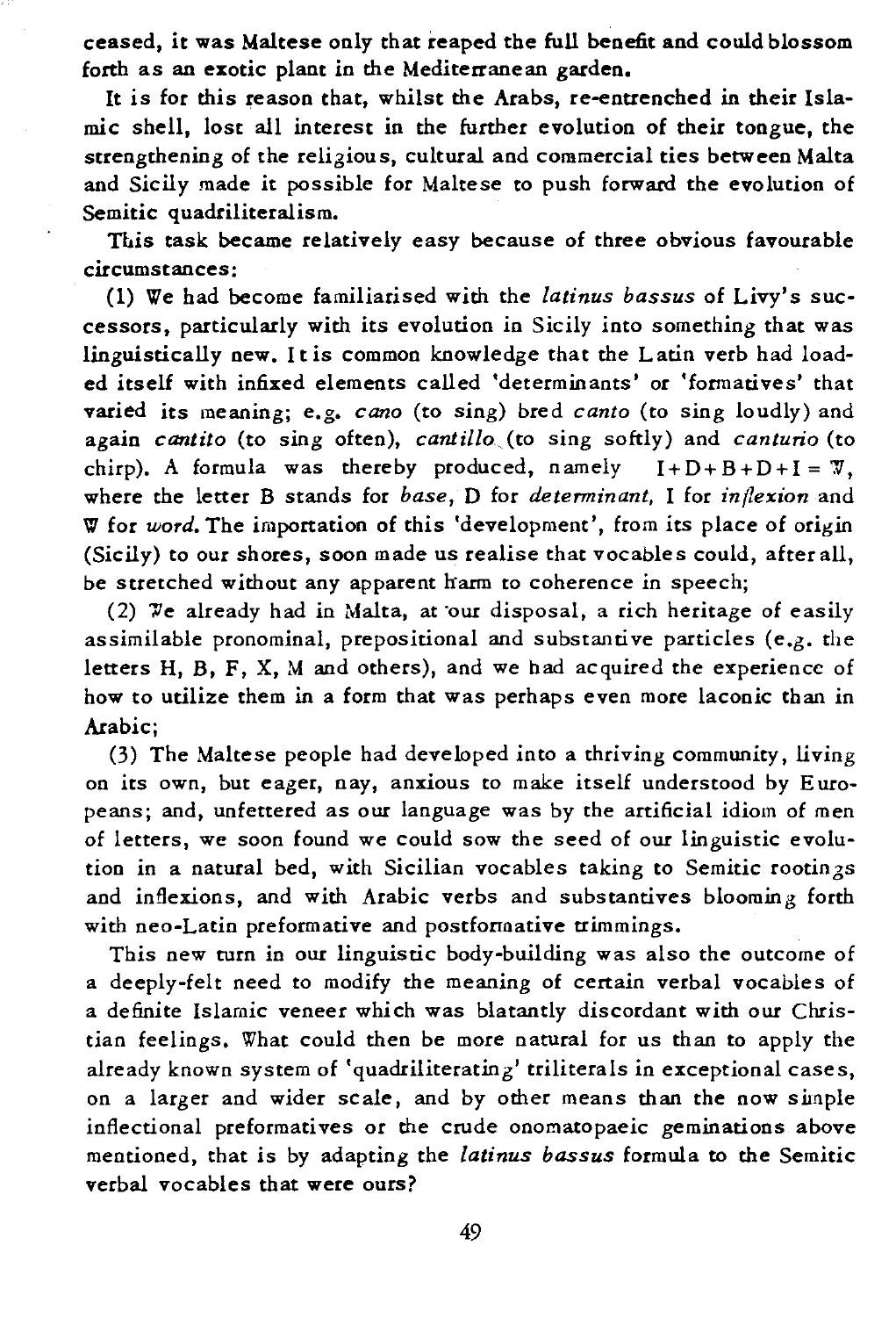This is, of course, only an assumption of mine of how m atters linguistic may have developed in Malta in those dark days when no record was kept of what was going on, also because although Maltese was generally spoken it was not written at all. But, even if my assumption were to be proven a fallacy at some future date, the fact remains that, with all its further Europeanization, the Maltese language still contains today the richest collection of quadriliterals extant, a collection that is not to be found in any other branch of the Arabic family tree from Andalusian to hebanese.

• • •

The following is a panoramic synopsis of the normal quadriliterals in Arabic proper, all present in Maltese, which have not lost their status as an evolution of the triliteral base; and of the special quadriliterals of the extra·infleccional preformative type, as well as of the infixed dissimilating non-geminated type, practically non-existent in known Arabic, and so typical of Maltese.

#### I. NORMAL QUADRILITERALS

Under this heading are given also, for the sake of clarity, such formations as are not real quadriliterals but merely inflated triliterals.

#### *Stem* Q-T-L

*Note:* For the sake of brevity, where possible, only 'perfect' stems are quoted, surds and weaks being left to the intelligent imagination of the scholar.

A. FROM FORM I:

(a) *Active* (transitive and intransitive):

(i)  $QaTaL - HaTaF = to snatch;$ 

(ii)  $Q$ aTeL -  $Q$ aTeL = to kill;

- (iii)  $QeTaL FeTaH = to open;$
- $(iv)$  QeTeL QeReD = to destroy;
- (v)  $QiTel KiSeR = to break;$

(b) *Passive:* 

(vi)  $QoTOL - Hol <sub>1</sub> = to dream.$ 

I. *With medial radical gemination* (Form II), having transitive, intransitive, iterative or intensive force:

(i)  $QaTTaL - FARRAK = to \rho ulverize;$ 

(ii)  $QaTTEL - HaMMeG = to soil;$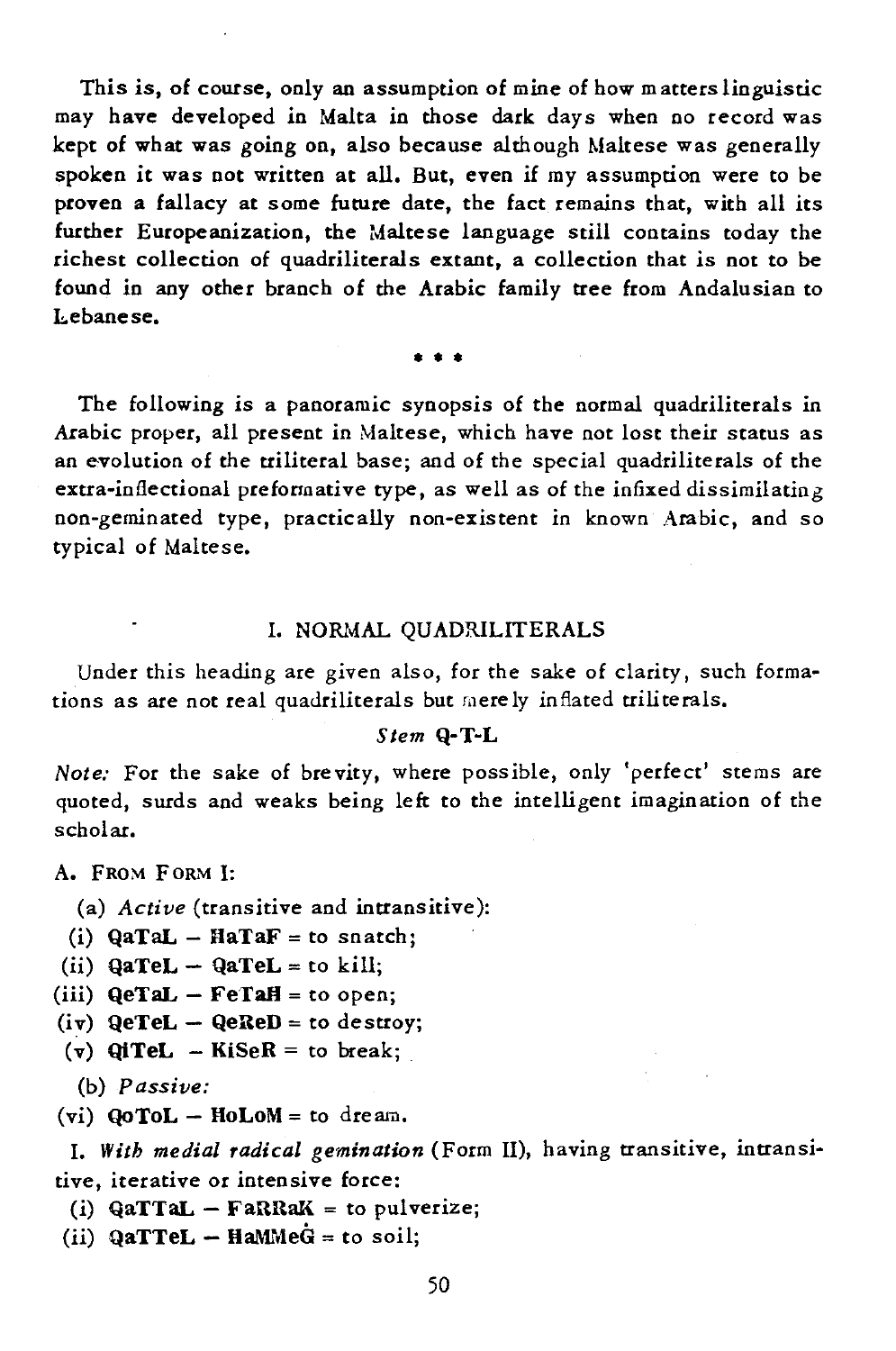(iii)  $QeTTaL - FeTTaH = to stretch;$ 

 $(iv)$  QeTTeL - FeRReX = to spread;

(v)  $QiTTEL - KISSER =$  to break to pieces.

*Note:* When  $\sqrt{2}$  is an aspirate, the first supporting vowel becomes IE in replacement of gemination, thus from Form I: FeHeM (to understand) we get not FeHHeM but FieHeM (to explain).

II. With preformative 'N-' (Form VII) having a passive/reflexive force:

(i)  $nQaTaL - nHaTaF =$  to be snatched;

(ii)  $nQaTeL - nQaTeL =$  to be killed;

(iii)  $nQeTaL - nFeTaH =$  to be opened;

(iv)  $nQeTeL - nQeReD =$  to be ruined;

(v)  $nQiTel - nKisER = to feel snubbed;$ 

(vi)  $nQoToL - nHoLoM =$  to be dreamt.

III. *With preformative 'ST* -' (Form X) having a tentative non-terminative force:

(i) staQTaL  $-$  staGhDaR = to feel stagnant;

(ii) staQTeL - staHre $G =$  to investigate;

(iii)  $steQTel - steNBEH = to awake;$ 

(iv) stiQTeL - stiIENeS = to get used to;

*Note:* Where  $\sqrt{1}$  is *ie*, representing the Arabic  $\vec{i}$ , the first supporting vowel 'i' is left out, by the rule of haplology, thus we have *stienes* and *stieden* rather than *stiienes* and *stiiederz.* 

It should be also noted that Form X, so widespread in Arabic, has found very limited root in Maltese.

IV. With infixed '-T-' after  $\sqrt{1}$  (Form VIII) having a passive/reflexive force as in Form VII but applicable only to stems whose  $\sqrt{1}$  is phonetically incompatible with the preformative  $N -$ :

(i)  $Qtanal - staBar =$  to be slammed;

(ii)  $QteTaL - NteFaH = to swell;$ 

(iii)  $QtiTEL - RtiFES = to be trodden.$ 

*Note:* The special Maltese form of verbal inflexion which involves the incorporation of both II and IV above in one verb at one time, belongs here, viz:

(iv)  $nQtaTaL - nStaMaT = to get scaled;$ 

(v)  $ntQaTEL - ntGhaMeL = to be made.$ 

In this curious 'corporate' form, it is morphologically easy to recognize the verb as pertaining to either Form VII or Form VIII. If the in fixed T appears as preformative it is 'abnormal', and the verb so coined belongs therefore to Form VII; if, on the other hand, the T is normally infixed, the verb clearly belongs to Form VIII.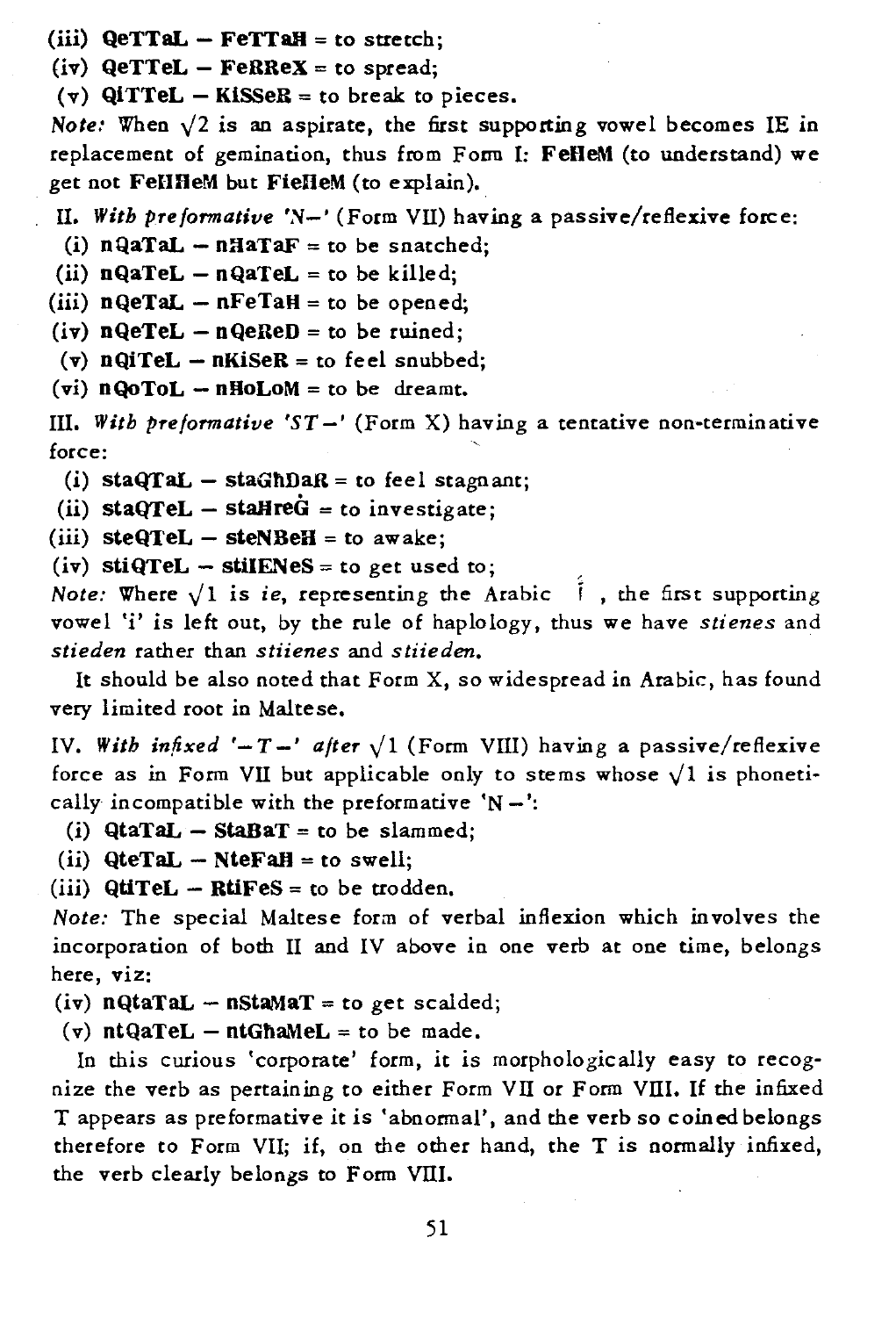B. FROM FORM II: (see A.I. above)

*I. With pre/ormative 'T* -' (Form V) having an additional passive/reflexive force to those of Form II:

(i)  $tQaTTaL - tFaRRaK = to be of the order  $pQ$$ 

(ii)  $tQaTTEL - tHaMMeG = to get solid;$ 

(iii)  $to = +\text{if} = \text{if} = \text{if} = \text{if} = \text{if} = \text{if} = \text{if} = \text{if} = \text{if} = \text{if} = \text{if} = \text{if} = \text{if} = \text{if} = \text{if} = \text{if} = \text{if} = \text{if} = \text{if} = \text{if} = \text{if} = \text{if} = \text{if} = \text{if} = \text{if} = \text{if} = \text{if} = \text{if} = \text{if} = \text{if} = \text{if} = \text{if} = \text{if} = \text{if} = \text{if} = \$ 

(iv)  $to = \text{tFer}$  -  $\text{tFer}$  = to be spread;

(v)  $tQiTTEL - tKiSSER = to be broken to pieces.$ 

*Note:* This preformative is subject to assimilation in cases of phonetic incompatibility with  $\sqrt{1}$ .

II. *With pre/ormative 'ST* -' (Form X) having an additional tentative nonterminative force to those of Form 11:

(i)  $stQaTTEL - stHaRReG = to investigate minutely$ ;

(ii) stQeTTeL - stKeRReH = to consider repulsive;

*Note:* This form is very rare in Maltese.

C. FROM FORM III which has an active reciprocative force, but is, in the main, used with ordinary Form I force, though stressing the relation of the action to a person. This form, too, is very rare in Maltese. Examples:

- (i)  $Q\&TaL Q\&3aR \text{to hear confessions (price st)}$ ;
- (ii)  $QATEL HåRes =$  to look after (someone);

(iii)  $QierEL - SieREX = to give your blessing to;$ 

With preformative 'T -' (Form VI) having a passive/reflexive reciprocative force, the preformative being subject to assimilation with  $\sqrt{1}$  as at B.I above:

(i)  $tQATAL - tHABAT =$  to exert oneself;

(ii)  $tQ\hat{A}TEL - tQ\hat{A}TEL =$  to fight to the death with;

(iii)  $tQieTel - tWieŽeN = to rest one's weight on;$ 

The 'reciprocative' effect of the action in these verbs is definitely more evident when used in the plural, thus:

- (i)  $tH\&Tu = to share excitions;$
- (ii)  $tQATLu = to$  kill one another;
- (iii)  $twie\dot{z}Nu = to be of help to each other.$

D. FROM FORM IX, which is taken, instead of Form I, by verbs of adjectival origin, to express the acquisition of a particular colour or defect:

(i)  $QTaL - QSaR = to become short;$ 

(ii)  $QTieL - HZienN = to go bad;$ 

I. With medial radical gemination, as in Form II, to give the verb an active force. Vide A I;

*11. With pre/ormative 'T* -', as in Form V, to give the verb a passive/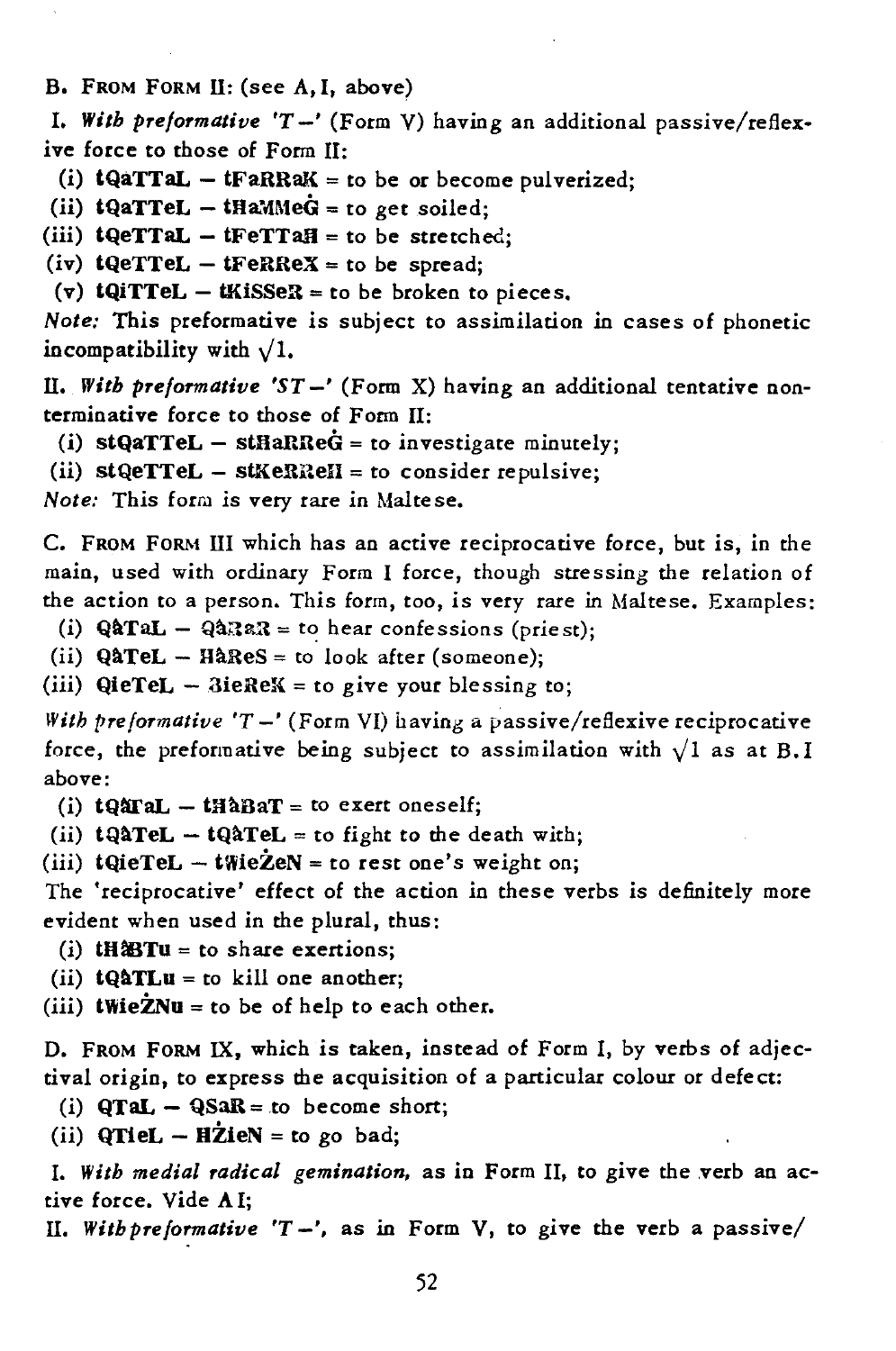reflexive force. Vide B I.

It should be borne in mind here that none of the verbal formations given so far is in reality a quadriliteral. Not so, however, with regard to the following which are fairly common, also in Arabic.

- E. FROM FORM I: Stem: Q-T-T-Surds, having an active or passive force:
- (i)  $QaTT DaRR = to cause a sense of sickness;$
- (ii)  $QeTT BEXX = to$  sprinkle (with liquid);
- *I. With medial radical gemination* (Form IT):
- (i)  $QaTTaT DaRRaR = to make others feel sick;$
- (Ii)  $QeTTeT BeXXeX = to$  sprinkle repeatedly;

IT. *With dissyllabic gemination* with transitive or intransitive, iterative intensive force, as in Form II;

- (i)  $QaTQaT DaRDaR =$  to cause revulsion;
- (ii)  $QeTQeT BeXBeX = to dawn or darken slowly;$

In the case of these verbs with dissyllabic gemination we come across, for the first time, not only in Maltese but also in Arabic, with stems where  $\sqrt{3}$  of the surd is dropped to give room to a duplication of the rest. I am strongly of opinion that, in classifying these geminated bases as a separate stem, old-time etymologists erred badly, for, from the construction of the radicals as well as from the evidendy close connexion in meaning with the basic surd, it should have been clear to anyone that these geminated quadrilaterals are nothing but offshoots of the triliteral stem.

Consequently, Arabic verbs such as:);'::J:. and ~~ should properly be classified in the dictionaries under the roots : هُشَ<sup>ة</sup> and *A* respectively, and not given separately, as has been the case so far with the majority of lexicographers.

It is probably due to this misconception that morphologists have not classified these geminated surds under Form  $\rm{II}$  which enumerates the derivatives of Forms I and IX, and their inflected form with preformative Tunder the subsidiary Form V, which gives the passive of Form II. This has gone against the grain all along, because these geminated surds, as all the • special' quadriliterals that now follow, for that matter, besides being fully and truly the offshoots of the respective triliteral stems, do not follow any special rule of inflexion or conjugation of their own (that might perhaps have in a way justified such a treatment), but simply those of Form  $II$  and Form  $V$ , which is all as it should be.

Having so far disposed of the ordinary triliterals and their more normal quadriliteral offshoots which have met with no untoward treatment, except in the one instance just mentioned, we now come to the *special* quadriliterals that are at the core of the present summary study. The panoramic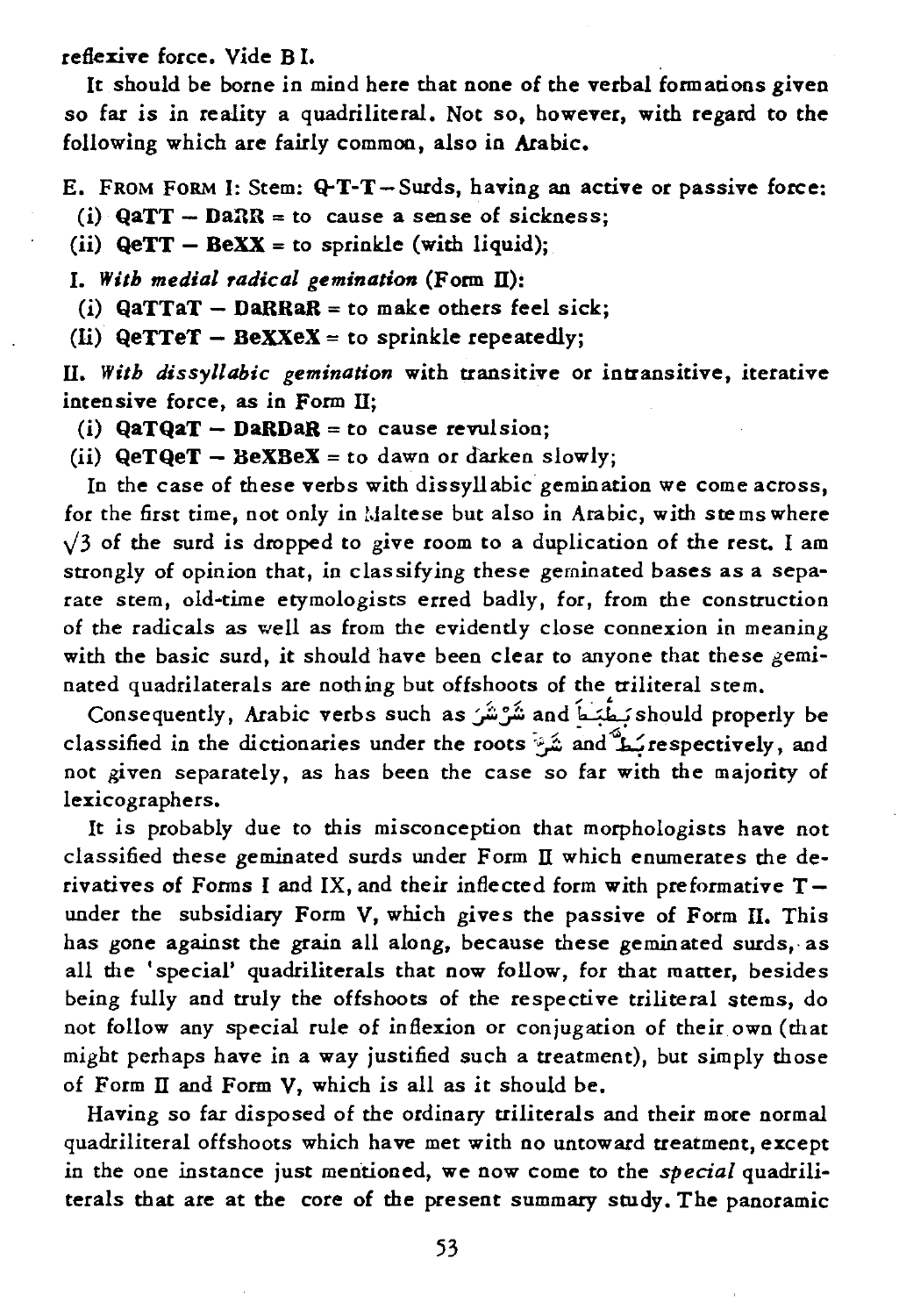synopsis that follows is all the more interesting and deserving of the most careful study inasmuch as these formations are very little known in Arabic proper, whereas in Maltese'they assume a role of major importance, and form the nucleus of that new development of modern Arabic which should have but did not come about, and which we may now consider, *with*  just pride, as the direct contribution of Maltese to the furtherance of modern Semitic linguistics.

The formation of these special quadriliterals consists of three kinds:

- (i) Bases with preformatives;
- (ii) Bases with postformatives;
- (iii) Bases with dissimilation of geminated radicals.

As will be readily understood, the first two are formed from the stem as it appears in Form I, whilst the third builds upon the stem as it appears in Form 11.

#### II. SPECIAL QUADRILITERALS

#### *I. Stem* Q-T-L: *Bases with formatives on Form I.*

A. BASES WITH PREFORMATlVES.

(i) With preformative  $B -$ :

This preformative is a substitution of the prepositional particle 'B' or 'Bi', and, by and large, involves modification of the original meaning of the stem to the extent of conveying its prepositional value to the verbal noun .thereof.

*Note:* Where no Arabic characters and meaning are given, it is implied that the vocable and its meaning are Maltese.

#### (a) 3aQTaL

 $BaGhTaR =$  to walk in mud. From GhoToR = to walk with difficulty.

BaGf'lBaS = to fumble. From the IV Form of GbaBaSa- u;;.~ *avoir la queue couverte de saletes, d'urine et de fiente qui orlt seche* - se *dit des bestiaux* (Kazimirski). The quadriliteral, as in Maltese, is to be found in Arabic,~: 'j. '[ *toucher le cuI, la queue* (Tun.) (Beaussier). And this meaning is subsidiary also in Maltese.

(b) BeQTaL

BeRBaQ = to spend lavishly. From RaBaGha -  $\hat{c}$ + io lead an easy life; *mener une vie aisée*, une vie de délices (Kaz.)

*Note:* There are several instances in Maltese of the pharyngeal plosive replacing the pharyngeal fricative (Q for Rghajn) and viceversa.

(c) 3eQTeL

BeRFeL = to add strings etc. to a dress and, figuratively, to one's behaviour. From RaFaLa, JJ.; = to let one's dress trail; E *tre maladroit ou*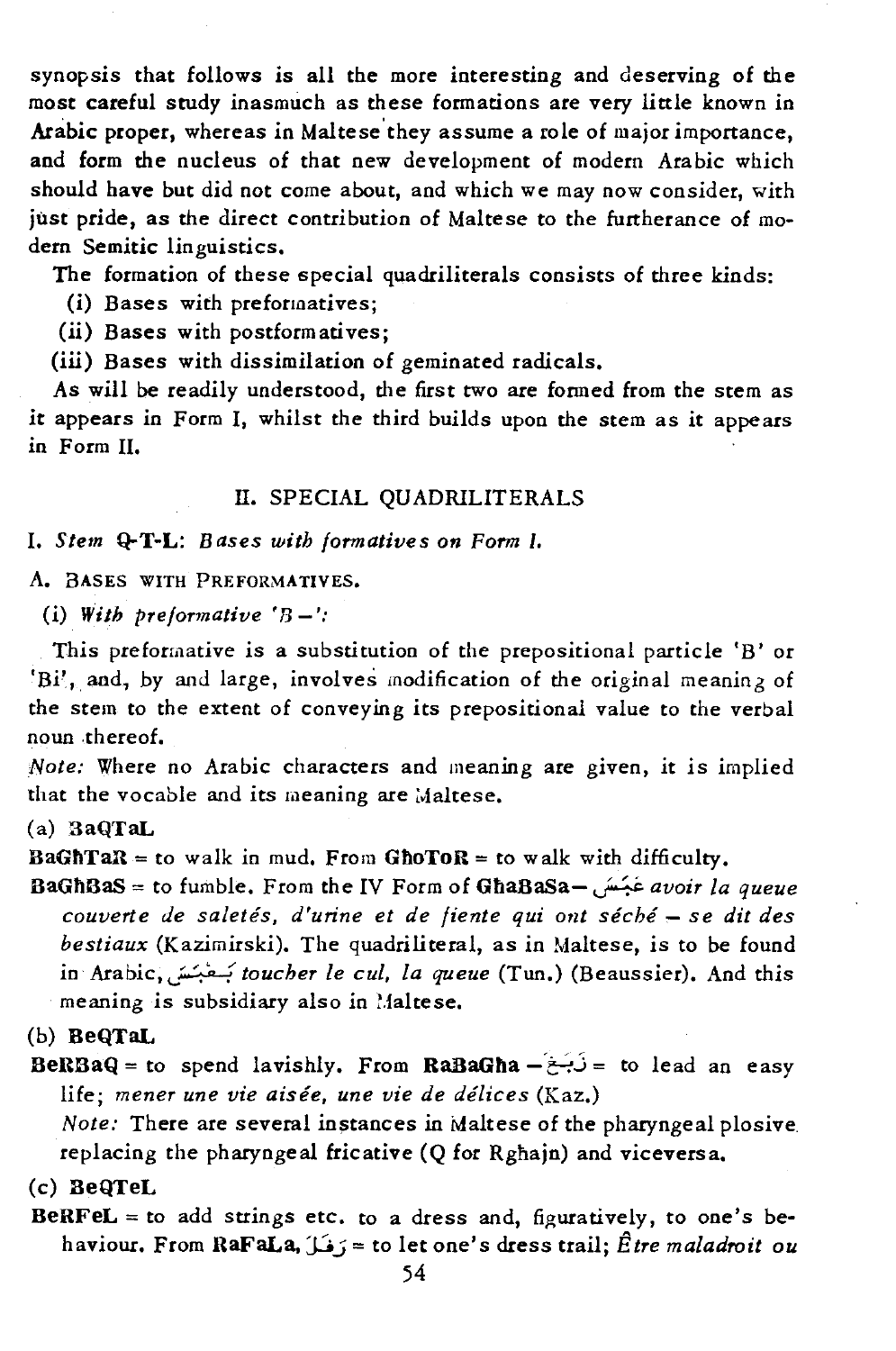*ne pas savoir faire quelque chose p. ex. porter un habit, ne pas le mettre comme* il *faut; laisser descendre jusqu'a terre et trainer sa robe en terre; marcher en agitant les bras ou tout son corps.* (Kaz.) Incidentally, the past participle in Maltese: *Mberfel* means also 'one whose strange attitude and gestures show that he *is* not "all there" "

- BeRBeX = to profit from disorder. From RaSaSa ~..J *frapper avec la*  main; méler; mèlanger (Kaz.) This quadrilateral بَرْبَتْ) (with X for S) already exists in the Arabic of North Africa (Berber): *foul1ler, en mettant en desordre,' griffonner; chercher a savoire, a connaitre,' picoter*  (Beaussier).
- (d) BiQTeL

 $BiXKeL = to complete. From XiKeL = to shockle.$ 

*Note;* The neo-Latin *basculla,* from which our *bixkilia* (wicker basket) derives, *is* known to be of Arabic origin. Presumably, so is the English verb quoted as its meaning above.

(ii) With preformative  $'X -'$ :

This preformative *is* a substitution of the prepositional particle 'X' or *'Xi',* and, by and large, involves modification of the original meaning of the stem accordingly.

- (a) XaQTaL
- $XaNDaR = to$  make publicly known, to broadcast. From  $NaDaR = to$  observe, to keep under one's eye, in good view.
- $\text{CaQLaQ} = \text{to move from a place. From QaLaQa} \hat{a} = \text{to be restrictive; se}$ *dit en parlant d'un cheval qui, par inquietude, ne se tient pas en repos quand* il *est sous le cavalier* etc. (Dozy-Suppl.)

*Note;* In Maltese, as in Berber, and even in Sicilian for that matter, the sound X is interchangeable with  $\dot{C}$ . In Arabic, the latter is represented by..?which *is* quite a common sound in North Africa.

- (b) XaQTeL
- $XaQLeB = to fold.$  From  $QaLeB = to turn over.$
- (c) XeQTaL

 $XeMNaQ = to$  spurn. From  $MaNaGh = to$  hold back prohibitingly. *Note;* For the Q and Gh interchange, see (i) (b) above.

- (d) XeQTeL
- $XeNGeL =$  to put aslant. From NaGaLa (NaQaLa) as pronounced in Berber, with a hard Q: نَقْلَ = to remove, *transporter, porter d'un endroit a un autre* (Beaussier).

*(iii) With preformative 'P-':* 

This preformative too is a substitution of the prepositional particle 'F'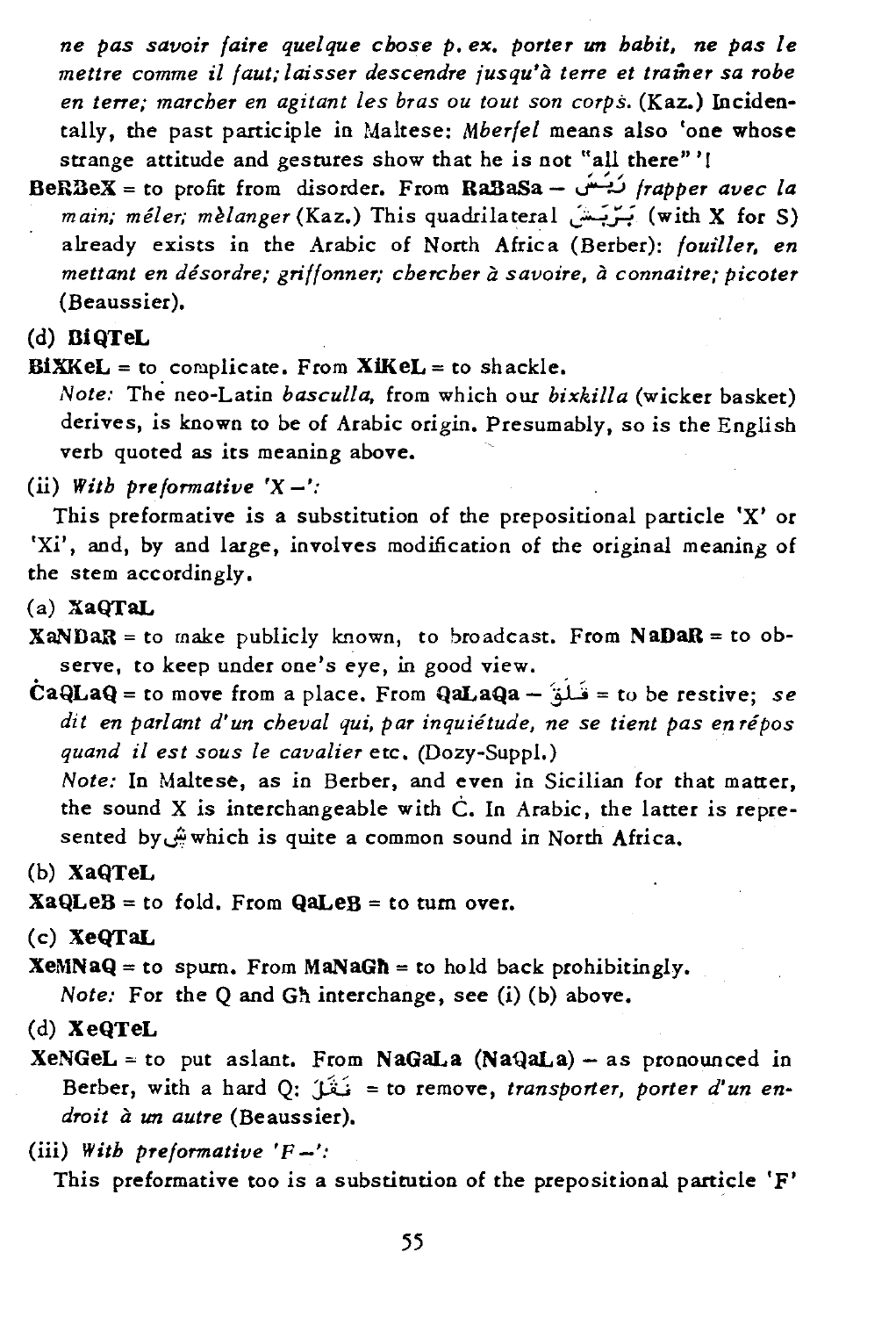or 'Fi', and similarly involves modification of the original meaning of the stem within the limits of that variation.

(a) FaQTaL

**FaRTaS** = to cause hair to fall thereby rendering practically bald (through illness). From RaTa $\dot{z}$ a = to fall down through weakness:  $\dot{\theta}$ , se dit *de celui qui, lorsque* il *veut s' asseoir, se laisse tomber soudainement a terre* (Dozy-Suppl.)

(b) FeQTaL

 $FekNaQ =$  to agitate itself (flame), to crackle(fire.); From RaNaQa -  $\tilde{Q}$ to be agitated; and, in the II Form, to clap wings without flying (bird): *itre trouble; 11. battre des ailes et les agiter sans voler* etc. (Kazimirski)

(c) FeQTeL

 $FekREN =$ to walk with short quick steps. From QaRaNa  $\sim$  to step with hind legs in the track of the fore legs (horse, camel etc.); *marcher de maniere que les pieds de derriere posent dans les traces des pieds de devant, cheval etc.* (Kazimirski).

*Note:* The changes from  $\dot{Z}$  to S and from Q to K and viceversa in the roots are not typical only of Maltese. They may be encountered, with no inconsiderable frequency, also in the Arabic of North Africa.

(d) FiQTeL

 $\textbf{Fix} \textbf{Kel} = \text{to trip up, and fig. confound. From } \textbf{Xi} \textbf{Kel} = \text{to shackle.}$ 

*Note:* For another verb built on the same root see (i) (d) above.

(iv) *With preformative* 'M -':

This preformative is a substitution of either (a) the particle of place and instrument, particularly the latter (Arabic 'Mim' =  $\theta$ ), which is the prefix of substantives conveying such meaning; or (b) the same letter when used as prefix of the past participle.

(a) MaQTaL

 $MaQDaR =$  to disparage. From  $QaDaR =$  to give a verdict on.

(b) MeQTaL

MeRZaQ = to spout out, squirt, irradiate. From RaZaQa =  $\hat{u}$  = to distribute food etc; *pourvoire quelqu'un de choses necessaires a la vie,*  de pain quotidien; nourrir quelqu'un; donner à manger; accorder, don*ner quelque chose a quelqu'un.* (Kazimirski).

 $$ firm in place; *tenir* a *une place* y *etre, en quelque sorte, colle, cloue, n' en pas bouger* (Kaz.)

<sup>(</sup>c) MeQTeL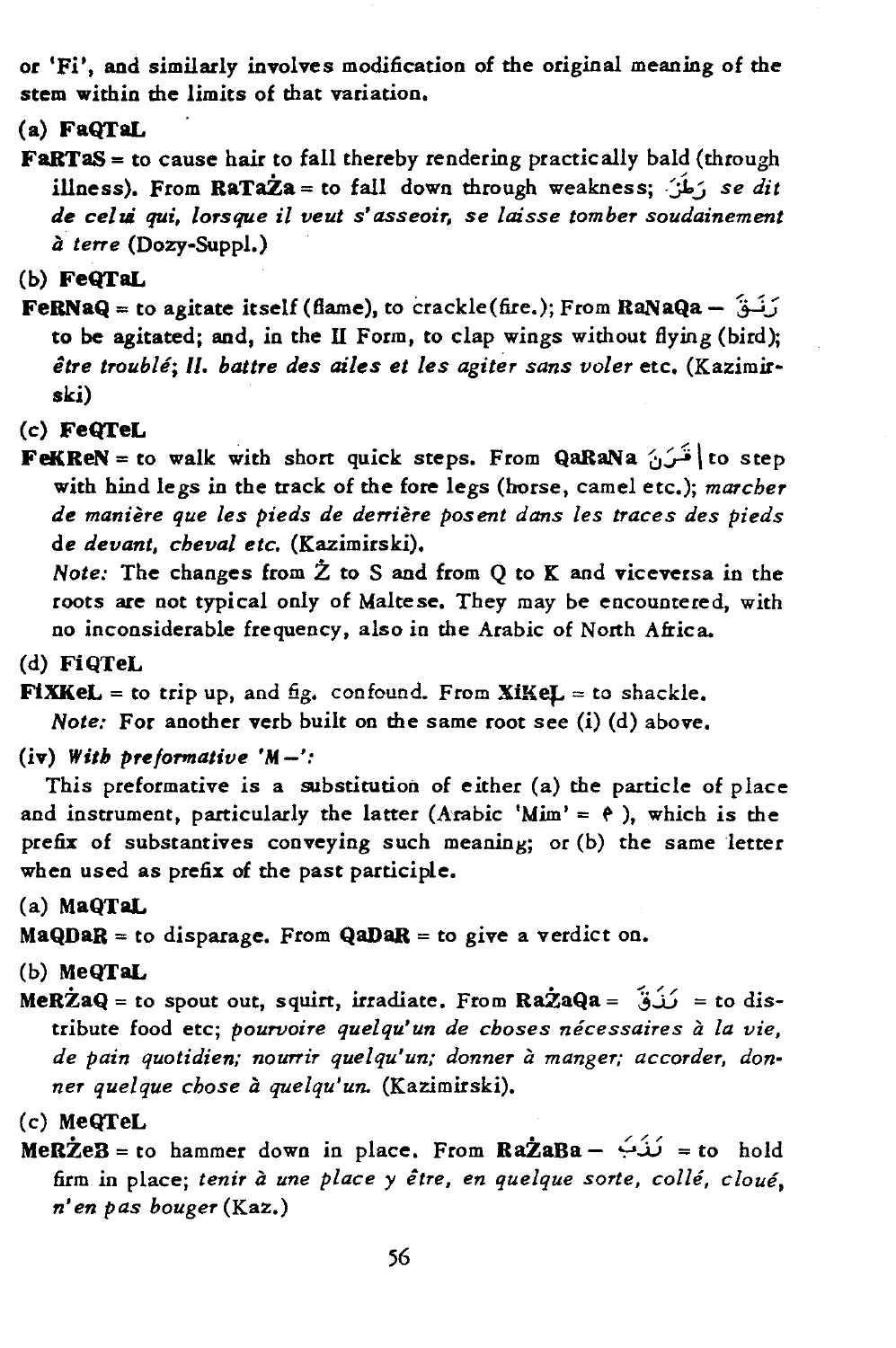*Note* the noun  $\tilde{c}$  *(martebba* in Maltese), which is a *barre en fer*, *mail/et en fer pour ecraser les mottes de terre.* It is the 'mimated' name of instrument, from the triliteral, which has given origin to the quadri-

literal verb.<br>MeSKeN = to pity the poor or ailing. From SaKuNa  $-\frac{1}{2}$  to be poor and miserable; *etre pauvre, miserable* (Kaz.)

Compare the Italian *meschino* deriving from this Arabic source, and, similarly there from the Maltese *miskin..* 

 $(v)$  *With preformative 'T-'*:

This preformative is a substitution of the prefix  $T -$  of verbal nouns from derived forms.

## (a) TaQTaL

 $TANBAR =$ to beat a drum (as a warning etc.). From NaBaRa -  $\sim$ : to warn off; *chasser quelqu'un*, l'éloigner à force de cris. Note also the noun of unity ;;~ = *cri pousse par un homme,' elivation de la voix*  (Kaz.)

It may be contended that this quadriliteral verb derives directly from the noun *tanbur*, Arabic: مَنْبُون *mandoline, instrument de musique*(Kaz.) It would then have to be taken as a quadriliteral formed by dissimilation of the geminated middle radical from Form II ، طُبْسَ But this II Form verb has a different meaning in Form I under the root T-B-R whilst its Form II is not known in Arabic. Again, the quadriliteral : يُغْيُبُ is given separately by Dozy-Suppl. For this reason, I feel that the right lesson is the one given by me under this section.

*Note:* There is no doubt that if the Maltese noun owes its origin to Sicilian *tamburu,* the latter, as well as Italian *(tamburro)* and French *(tambour)* owe theirs to Arabic.

- (b) TeQTeL
- TeNFeX = to loosen the stuffing (of a cushion etc). From NaFaXa  $\hat{\mu}$ to loosen tufts of cotton etc. by fingering; *separer la lliine, le coton avec les doigts* (Kaz.)
- TeNTeX = To remove single hairs from a textile. From NaTaXa  $\hat{i}$ : to pull a hair off one's skin, to extract a thorn, from one's foot etc.; tirer, extraire quelque chose, arracher par exemple une épine, le poil *etc.* (Kaz.)
- B. BASES WITH POSTFORMATlVES
- (i) With postformative  $'-B'$ : (see II, A, i)
- (a) QaTLaB

KaRTaB = to walk heavily and unsteadily being badly shod. From KaRaTa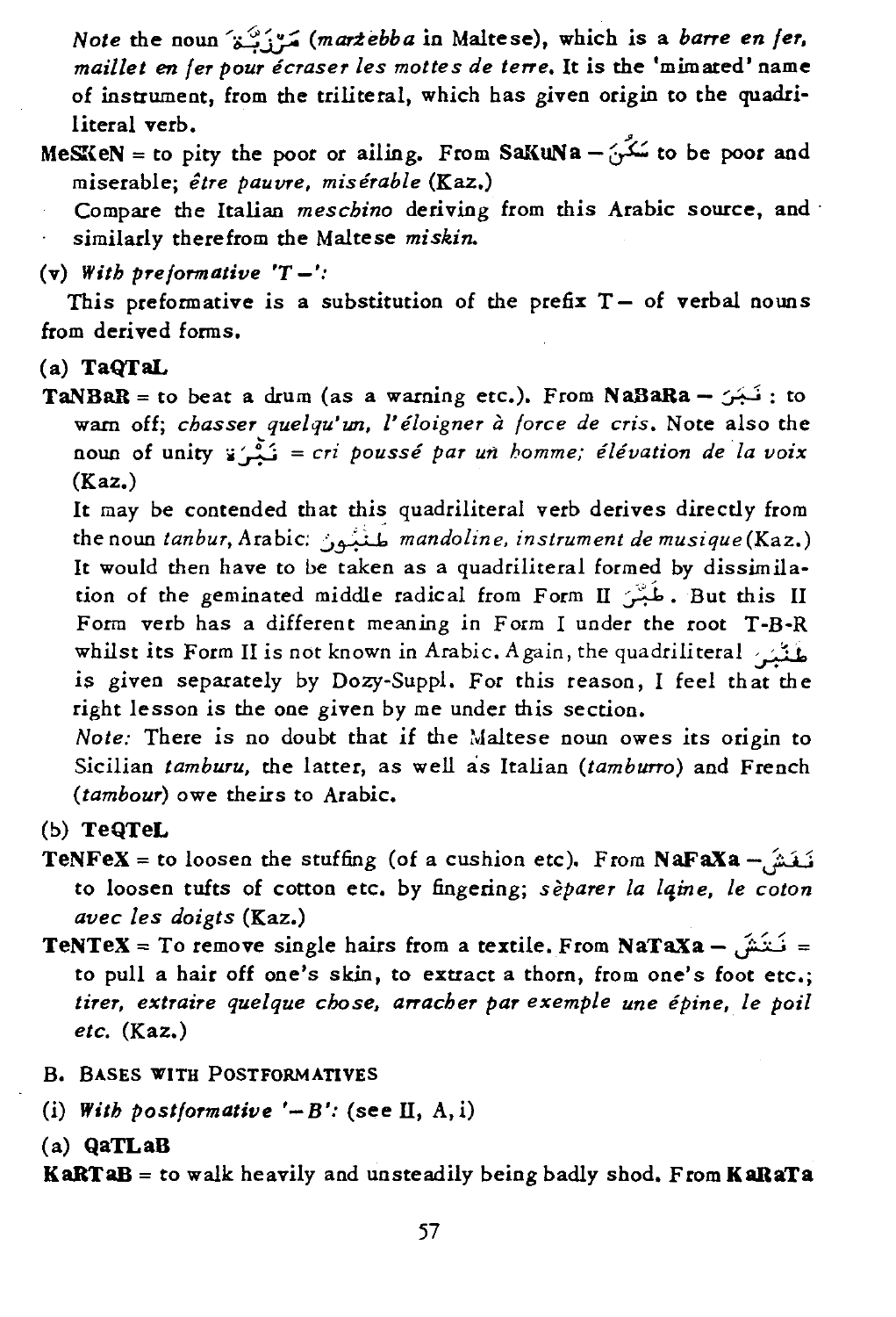- ..:;.,:,3 : to roll, make a somersault; *degringoler, rouler* (Dozy-Suppl.) *Note:* Kazimirski gives the derived form of this quadriliteral under a separate root, with the meaning *se retoumer contre quelqu'un pour l' attaquer.* 

Compare also the Maltese verb KaRWaT given later.

# (b) QaTLeB

- $HaNDeB = to press an object between two weights. From: GhaNaba -$ ~ : to be pressed on by events etc.; *affecter quelqu'un, causer beaucoup de peine* it *quelqu' un, affaire, evenement* (Kaz.). *Note:* The interchange of these almost identical fricatives is common in Maltese as in North African Arabic.
- (c) QeTLeB
- GeRBeB = to roll a thing on itself. From GaRaBa, orig. KaRaBa  $2x + 1$ . to pack tightly, to use a roller (baker); *serrer plus fort les liens, les cordes etc; se servir d'un cylindre pour la pate (boulanger)* (Kaz.). *Note:* We have here again the hard pronunciation of the *j* as in Berber.
- $(ii)$  *With postformative '-X'.*

It is to be noted that the same rule of consonantal interchange between X and C, mentioned earlier, applies here.

- (a) QaTLaX
- $QaRDaX =$  to card, comb (wool etc.), to brush down (horse) etc. From QaRiDa - :>~ : to fall off, wool etc. (from sheep): *tomber. se dit de la laine qui tombe de la brebis et qui est de la plus vile qualite; etre ronge par les vers, se dit du cuir* (Kaz.) Compare ~~ : *poilu, velu,*  L. *pilosus* (Dozy-Suppl.). But the Maltese quadriliteral also exists in Arabic and is given, as a separate root, with the same meaning: ذَمَ نَشَى *carder* (Dozy). The Arabic triliteral is found with the same meaning in English, French and Italian, but in the latter also from the quadriliteral as *cardassare* with no variation in meaning.
- (b) QaTLeX
- $HaRBeX =$  to be inconsiderate in doing a thing, more often than not, spoiling it. From BaRaBa - .;:.~ : to despoil (house etc.); *saccager. piller (maison)* (Kaz.).
- QaRMeC = to crunch, to grind noisily. From QaRaMa  $\omega$  io grind dried objects with one's teeth; *ranger. croquer. commencer* it *manger etc des choses sèches* (Kaz.). But Dozy-Suppl. gives also the Maltese quadriliteral, as a separate root, with an X for C, and with the meaning *manger une chose qui n'est pas liquide, comme des pois chiches ou des feves.* For the change of the Q into a hard G note the other Maltese 11 Form verb GeRReM with a connected meaning, but without the post-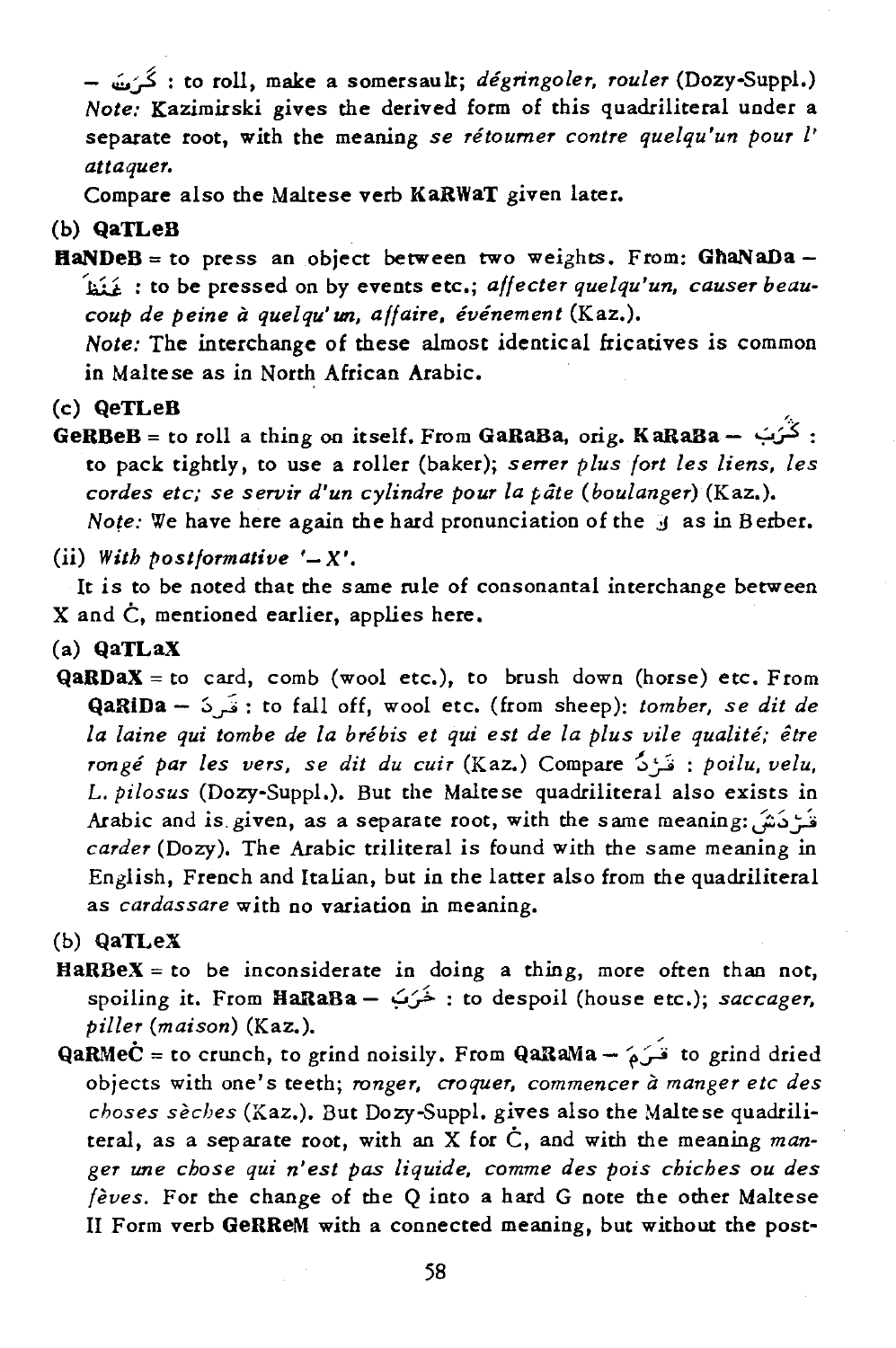formative; also QaRReM with a meaning akin to Arabic.

(c) QeTLeX

- $GERFA = to mix$ , confuse by fingering or clawing. From  $GIREF to$ scratch with one's nails.
- $BekMeC =$  to roll between finger and thumb. From  $Bakam -$  to twist, roll a thing on itself.

(iii) *With postformative*  $'-N'$ :

This postformacive is a substitution of the 'tanwin', which *is* taken, as commonly in Maltese as in Arabic, *inter alia* by verbal nouns of action, predominantly those with intransitive values.

(a) QaTLaN

SaxDaN = to pass a baby repeatedly from hand to hand or from 0 ne person to another. From SaRaDa -- 'سَرَدَ 'to make prolonged use of a thing'; *continuer de se servir de quelque chose, faire continuellement usage de quelque chose* (Kaz.)

*Note:* Dozy-Suppl. gives the meaning of *cribler le grain* to the II Form and adds that this verb is formed from the root S<sub>r</sub>R-N-D which, he adds, *is* given in the *Vocabulista* as S-R-D-N. He gives the latter under a separate root: 0~;':: with the same meaning of 'to cribble'; *to* support which he quotes Alcala's 'çarandar'. See also under سَرْنَدُ as a noun, which he derives from Persian. The fact, however, that the meanings of the quadriliteral and the triliteral tally, coupled by the fact that from the triliteral 'sarda' (سَرْدَة) there derived also the neo-Latin 'sardine', would seem to corroborate my theory that this is a case of 'tanwin' addition to the root, as has happened in many other instances.

 $\angle$  22RGaN = to branch forth and start entwining (vine). From SaRaGa i;;:;' : to interlace (hair); *tresser, les cheveux* (Kaz.).

Compare the Maltese 11 Form verb SaRRaG - to weave *its* web (spider) etc.

*Note:* In this case we have the interchange of  $\dot{Z}$  for S which is a common occurrence in Maltese (Compare Żabbar for Sabbar and Żebbieh for Sebbieh).

(c) QaTLeN

 $QaRBeN = to$  administer Holy Communion. From  $QoRoB - to$  approach, to come to someone.

HaXKeN = to besiege, to encircle, to fill up all round. From  $HaXaKa-$ :1.~;~: to assemble, to fill, to be full; *se reunir,' se rassembler; etre charge de fruits, de dattes (arbre)* (Kaz.). Also: *remplir une boite en pressant· fortement les choses qu'on* y *met* (Dozy-Suppl.), which *is*  exactly the meaning which the Maltese quadriliteral has in the phrase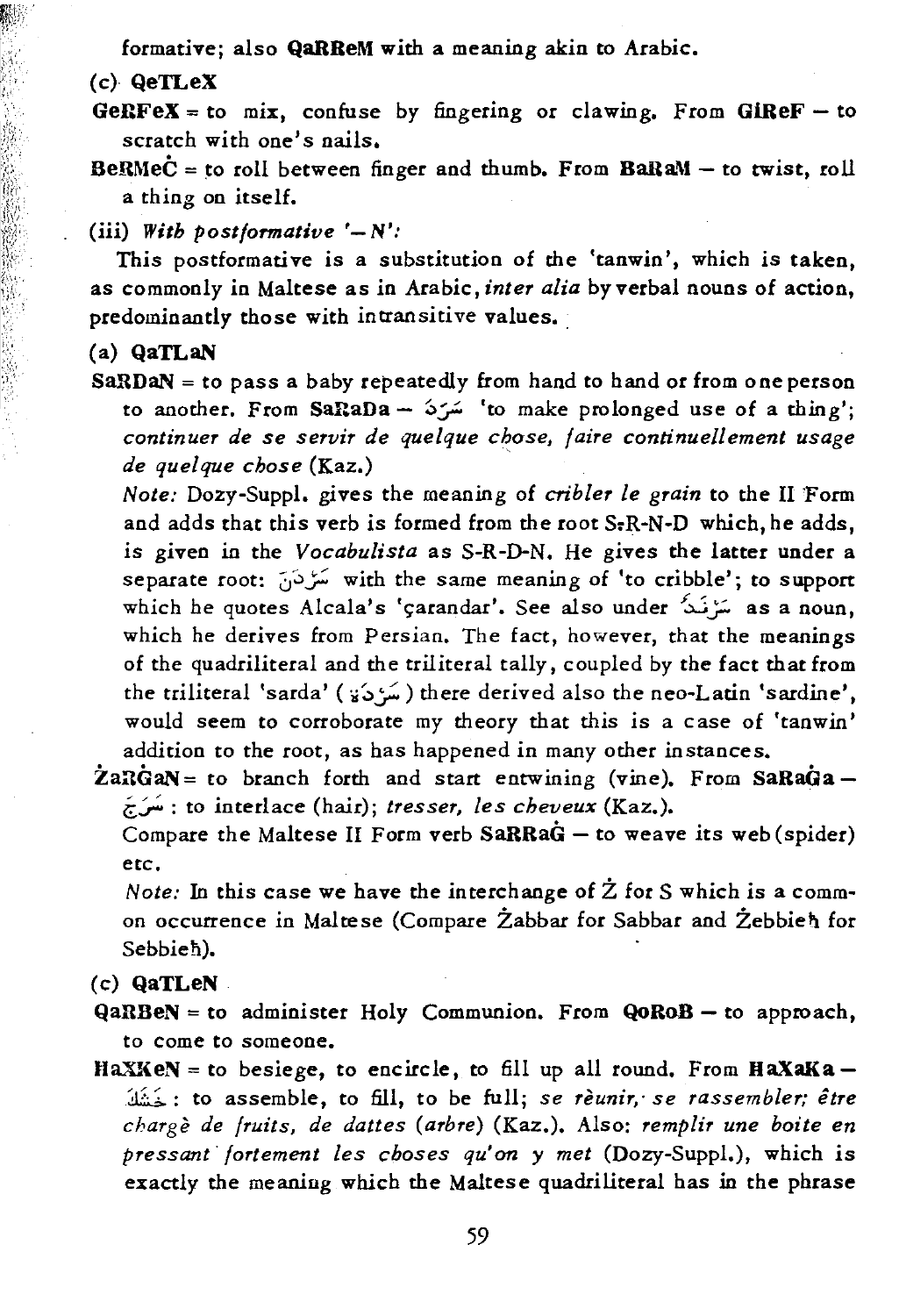*haxken bwietu* (he filled his pockets to the utmost). But the quadriliteral is purely Maltese.

- (c) QeTLeN
- $\text{GeLEEN} = \text{to well up ready to flow (tears in one's eyes etc.), to swell, }$ ready to open (buds). From GaLiBa - *';'l';':* to gather, throng in one place from all sides; *se reunir, se rassembler, affluer de taus cotes chez quelqu'tm* (Kaz.).

 $(iv)$  *With Postformative '-*  $P'$ *:* 

This is also the prepositional particle F or Fi, being used with modified values of a syntactical nature, as in the case of B(i) above.

(a) QaTLaF

 $QARTAF = to eat off the top ends of foliage (goat etc.), to circumcise a$ baby. From QaRaTa - $i \in \mathbb{R}$ : ito snip, cut off little bits from something; *couper en petits morceaux etc.* (Kaz.) *diviser, separer* (Dozy-Suppl.). It is to be noted, with regard to the second Maltese meaning of this quadriliteral, that the Arabic *Qurt* ( $\hat{L}$ افَہْ $d$ ) has also the meaning of vèr<sub>ze, *pènis chez un petit garcon* (Kaz.).</sub>

(b) QaTLeF

 $\textbf{HaX} \textbf{LeF} = \text{to be rough in usage (broom, brush, pen etc.), to be second}$ rate. From BaxaLa - ~ immaterial whether M *is* C or *t* - to be of an inferior quality (object): *règarder comme de peu de valeur*, and HaXiLa: *etre use (se dit d'un vetement)* (Kaz.).

• • •

The above are only a few examples of the abundant preformative and postformative quadriliterals extant in Maltese. There are, of course, other formations in both types, with letters such as the preformative ' $\nabla$ -' (e.g. *'werden'* from the ttiliteral *'raden'* of which we have the II Form *'radden')*  and the preformative 'Gh-' (e.g. *'ghasfar'* from the ttiliteral *'safar'* of which we have the III Form 'siefer') and the postformative 'T-' (e.g. 'har*bat'* from the triliteral 'bareb' of which we have the II Form 'barreb'), and others which give room for further analysis and research. In the cases above quoted as examples, it would seem that the first two developments from the triliterals owe their origin to the Arabic IV Form (non-existentin Maltese) where both  $\Psi$  and Gh may be taken as the substitute of the initial  $\hat{i}$ ; whilst the third would appear to be the heritage of the definite plural addendum to female nouns ending in 'a' (cfr. the Maltese suffix '-iet'). As these examples, however, are in such abundance as those liberally quoted in detail this mere mention thereof should, to my mind, suffice.

Before coming, however, to the last kind of 'special' quadriliterals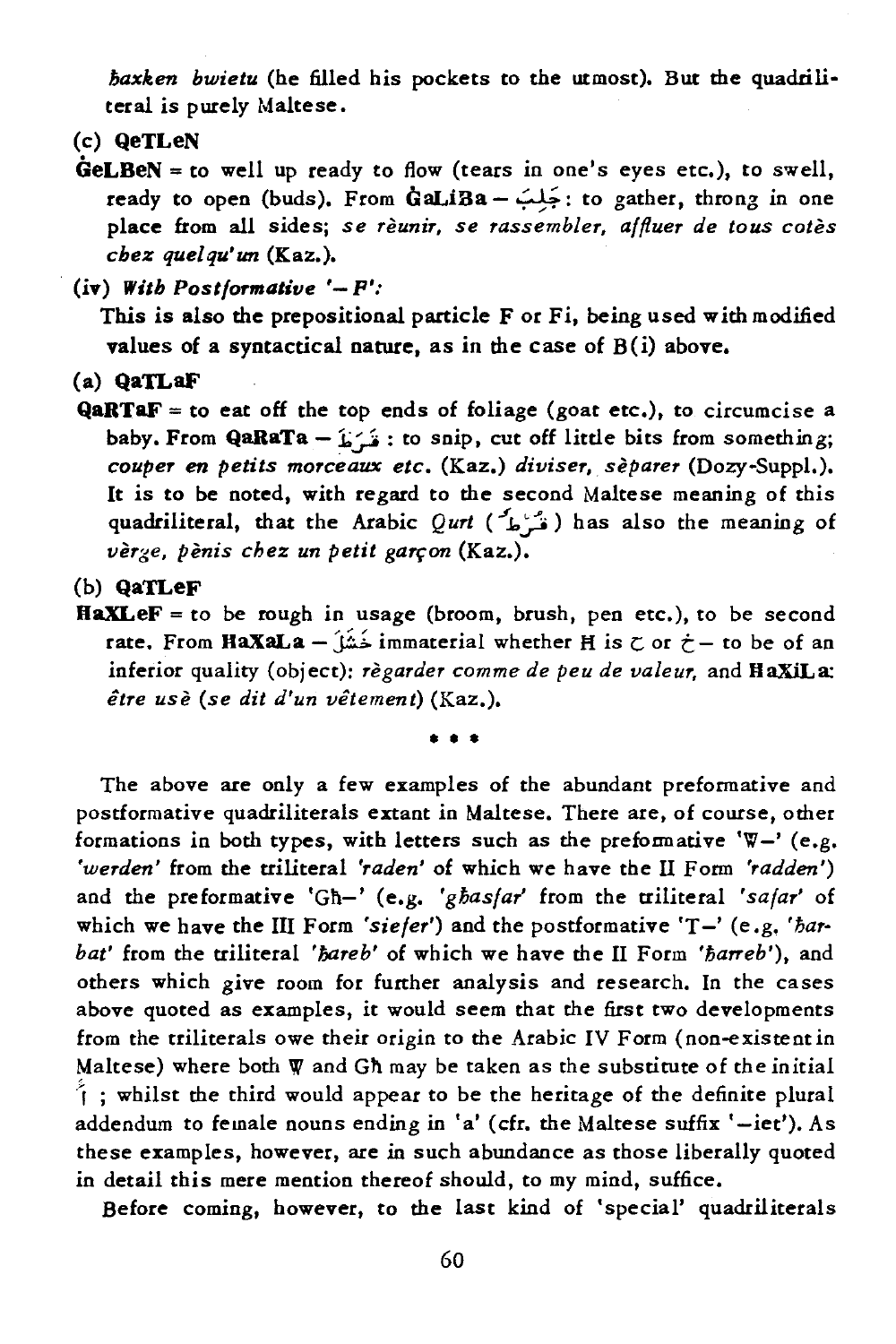built from Form U bases with dissimilation of the geminated radicals, I feel I should give here one or two examples of another possible kind of built-up quadriliteral which I do not yet dare to classify, when known examples are so few. Moreover, the construction thereof may ultimately tum out to be due to other reasons, when more is known about what I give here as only a tentative etymological solution.

I refer to such quadriliterals as seem to have been formed on bases with the help of a 'repeated' radical other than the geminated  $\sqrt{2}$ . Something of the kind is known to have existed in Accadian, but it does not appear that any of the examples given here could, by any scientific reasoning, be connected therewith. The four examples that follow should therefore be considered for what they are worth.

### BASES WITH REPEATED RADICALS

(i)  $With \sqrt{1} repeated:$ 

- (a) QaTQaL ,
- $QaRQaC =$  to deprive of all moisture; to dry up and turn to cartilage (what was fat). From QaUaxa -..;.~ to crackle; *croquer, gruger* (Dozy-Suppl. who adds the example *'qaraxa ghala adrasu':* ~I~i ,).i: \.,.:z~ with the meaning *grincer des dents, en pari ant d'une personne qui est en colere).* It is to be noted that Dozy himself gives the quadriliteral, as a separate root (with an X instead of the Maltese C): لَمْ تَدْيُنْ with the same meaning of *croquer,* and thereunder adds the corresponding Arabic to the Maltese '*qarquca*' - cartilage.

(b) QeTQeL

- GeRGe $\dot{Z}$  = to offend, disgust others with one's rudeness etc. From GiRe $\dot{Z}$ - to be plaintive, to complain helplessly.
- (ii) With  $\sqrt{2}$  *repeated:*
- (a) QeTLeT
- $GeLBeL =$  to sieve (corn, rice etc.); from  $QaLeB$  with a hard G for the Q where QaLeB means 'to turn over'.

*Note:* As, however, this verb is also pronounced *'gerbel',* one is not sure which is the right spelling; and the connexion may therefore be with the other verb 'GhaRBeL', with almost the same meaning. In this case, there would be a clear connexion with old Italian *gherbellare* and Sicilian *garbulari,* whence the French *cribler* and English *to cribble,*  all deriving from Arabic. But even this connexion may be misleading because Kaz. gives the quadriliteral: KaRBaLa: كَرْيَىلَ (as a separate root-word) with the meaning of *vanner, nettoyer le bie* adding the significant *Voy.*  $j \in \mathcal{N}$ .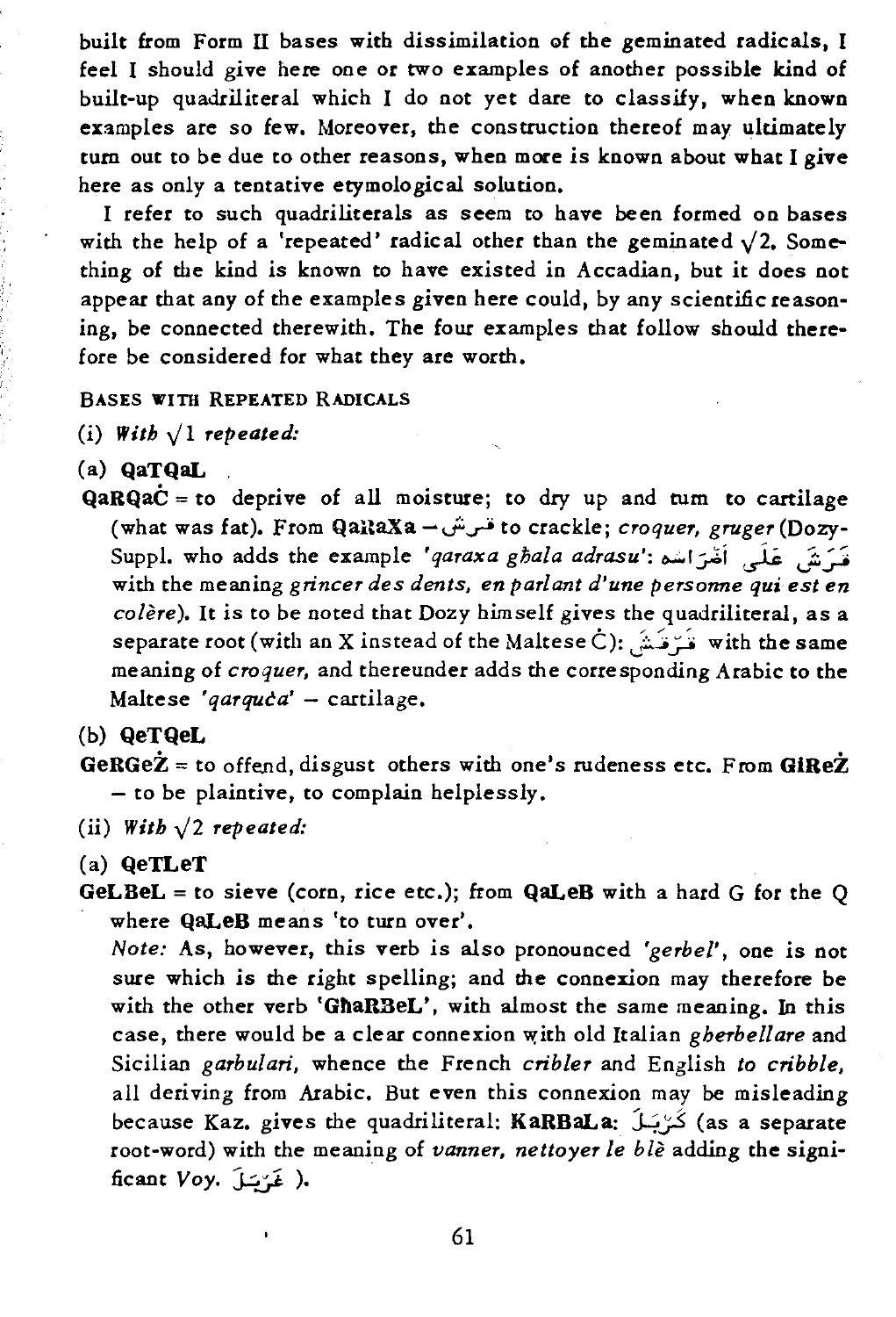In any case, the Maltese quadriliteral would still be liable for classification here.

(iii) With  $\sqrt{3}$  repeated:

(a) QaTLeL

**QaNCeC** = to be sordid, niggardly; to use up one's goods or wealth with exaggerated parsimony. From the root Gh-N-X (. غنت) under which Kaz. gives the built-up word 'Ghunxlix' J...i-;' 'Li with the meaning *une reste insignificante. le peu qui reste des biens etc.* 

*Note:* The consonantal variations between Arabic and Maltese in these examples have, of course, already been explained.

• • •

*11. Stem Q-r-(Y)-L: Bases with dissimilation of the medial geminated*  radical. (With a modified meaning as a variant of Form II)

Two groups of consonants may serve as buffers for the radicals in medial dissimilated gemination: (a) the liquids and (b) the weak or semiconsonants.

(a) *With Liquid Dissimilation:* 

Of the 'liquids', only Land N serve a useful purpose, being the more assimilable with the rest of the consonants; and of these two, N is predominant.

M is generally avoided in consonantal combinations (compare' *qanpiena'*  (bell) and *'tanbur'* (drum) for *'qampiena'* - Ital. *campana* - and *'tambur'*  - Ital. *tamburo).* The other 'liquids': Rand Gh are hindered from functioning freely in this capacity as 'buffer letters' because of their dual role also as pharyngeal fricatives.

(i) Preceding  $\sqrt{2}$ 

(a) QaNTaL (or QaLTaL)

- GhaNQaD = to bunch together retaining individuality; to turn into a bunch From GhaQQaD (II of GhaQaD) - to join in one mass. The quadriliteral is given as a separate root in Arabic dictionaries, but not the verb.
- $QaNTaR =$  to weigh like a ton, to be heavy, to press down. From  $QaTTaR$ (II form of  $QaTaR$ ) = to drip, drop with pressure (liquid). In Arabic the quadriliteral is given separately: QaNTaRa: *sèjoumer longtemps chez quelqu' un, @tre pour ainsi dire sur ses bras, peser sur lui* (Kaz.) Dozy-Suppl., who gives also the Maltese meaning *le poids d'une cbose devint*  un, *i. un quintal*, makes the connection with the triliteral Q-T-R clear, when he adds *Renverser, /aire tomber* with *dans la fangue ancienne* ~ *(qattara).*

 $QaNZaH =$  to strain (at stooling etc.). From  $QaZZaHa(II)$  Form of  $QaZaHa$ ):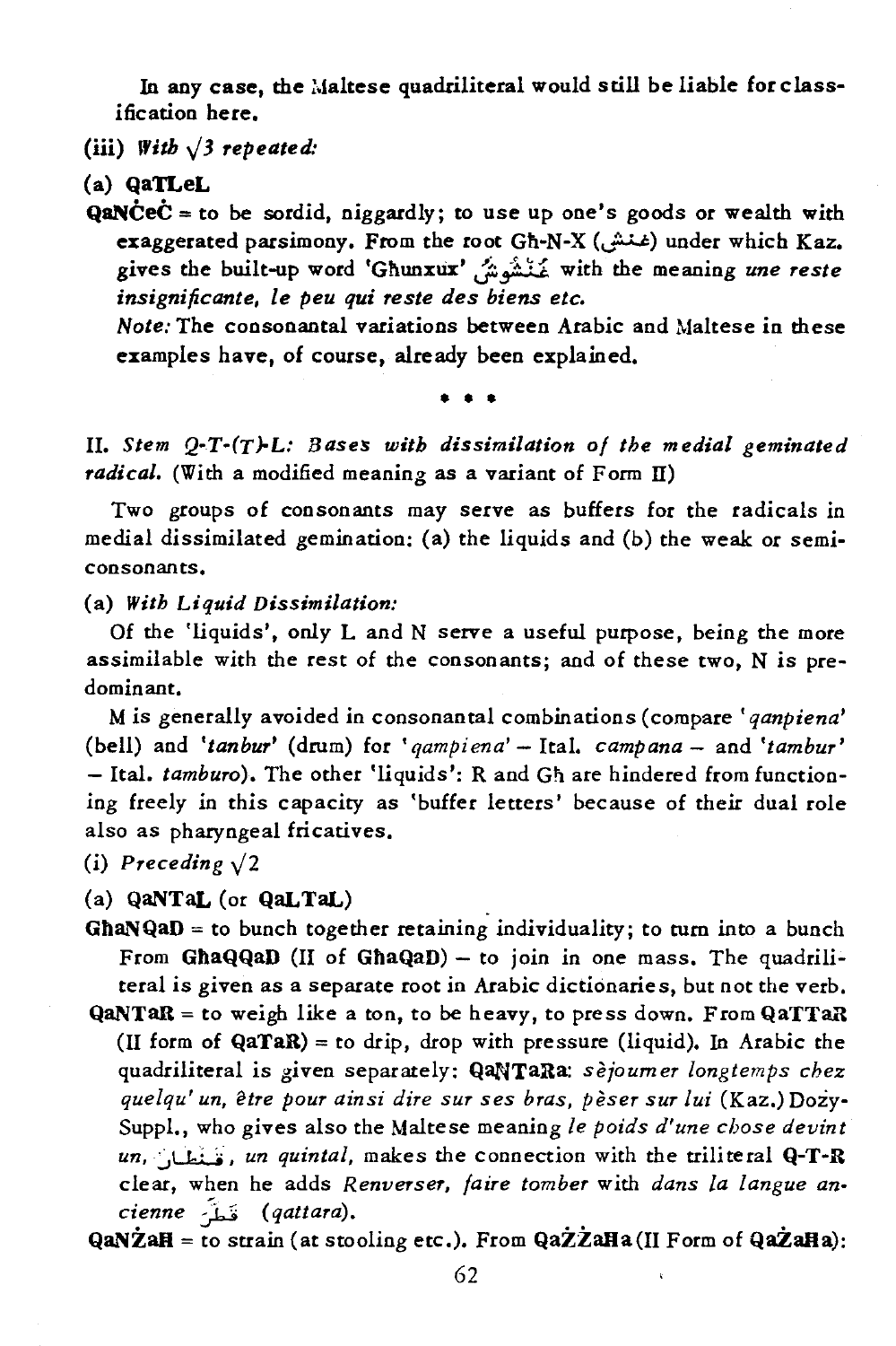f~ - *Zacher un pet* (Dozy); *jeter, Zaisser ichapper son contenu par gouttes* - *marmite en ebullition quand elle commence a deborder* (Kaz). The 'iterative' second form of this Form I is not given" by the dictionaries.

HaNXaR = to press roughly, and even cut, someone's vocal cords; to use the violin bow harshly on the strings; to cut with a rough edge (blade). From HaGGaRa (II Form of HaGaRa):  $\overrightarrow{G}$  - to stop from flowing, from passing through (air, liquid): *arriter; empecher de couler etc*  (Beauss); *ater a quelqu'un la faculte de dis poser de* (Dozy). It is, however, evident from Arabic dictionaries that this root has been much twisted about, as it is not only the X that has turned into  $\dot{G}$  but also the R into L, as may be seen from the connected quadriliterals  $\sim$ (HaNGaRa) and  $\lim_{x\to\infty}$ (HaNGaLa) as well as from the confusion between one H and another. It would not therefore be out of place to quote here also the Arabic root H-X-R  $\sim$  where the meaning *inserer mal a propos; serter le bouton à, and fig. presser vivement sur une chose,* lends colour to the belief that the Maltese quadriliteral may be a blend of both.

# (b) QaNTeL (or QaLTeL)

- $HANFes =$  to irritate, to anger. From  $HAFFaSa$  (intensive of Form I  $HAFa-$ Sa, ~ : to mock, to deride: *railler, se moquer, prendre en derision*  (Kaz.); but the Maltese quadriliteral is given as a separate root also in Arabic by Kaz. with the meaning *avoir de l'aversion pour quelqu'un et le fuir.*
- QaNFeD = to ruffle one's hair. From QaFFaDa (intensive of Form I QaFa-Da,~); *frapper quelqu'un legerement sur la nuque ou le derriere de la tete avec la paume de la main* (Kaz.), of which the second form (not given by the dictionaries) *is* found, as a variant, in the 11 Form of the quadriliteral (as given here in Maltese), and given as a separate root by Kaz. with the meaning *frapper quelqu'un avec un baton tout le long*  de son corps comme on frappe p.ex. un hérisson que l'on tue. To these meanings Dozy-Suppl. adds, under the quadriliteral in the IT Form 'qanfada', the Maltese meaning se hérisser. Compare the noun 'qan $fud' = hedgehog$ . To this, one may add the meaning given by Kaz. to the noun 'qafad' (~/,j) from the original stem: *maniere de nouer le turban en ramassant les bouts sous les plis du turban au lieu de les laisser pendre derriere la tete.*
- QaNDeL = to lift heavy weights. From the triliteral Q-D-L- ( $J^*$ ) which is also written with  $\sqrt{2}$  is conveying the basic meaning of 'large head' and, verbally, *frapper sur la partie de la tête appelée* [Kaz.] Although there is no form 11 in Arabic of this triliteral, the connexion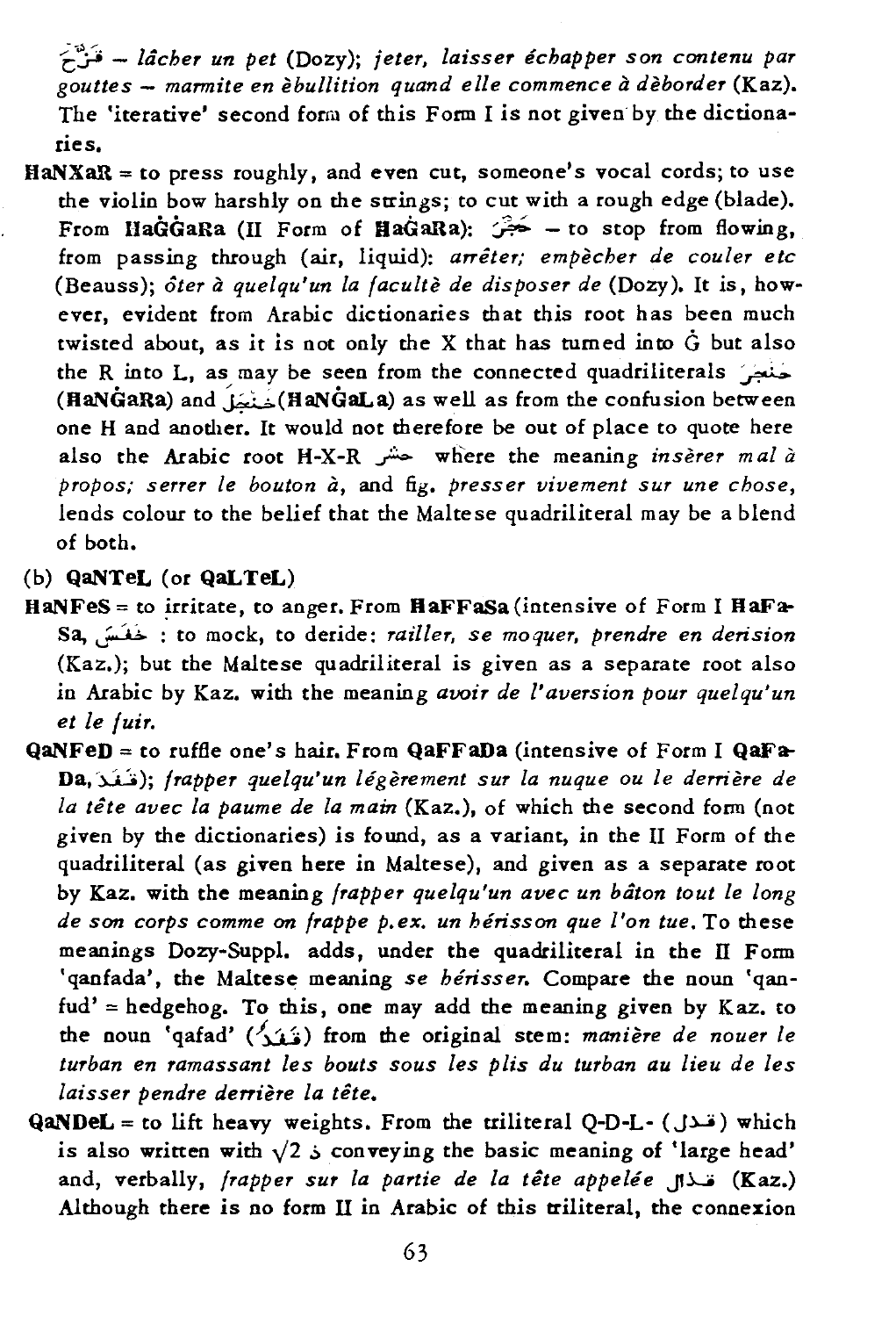is clear, when reference *is* made to the quadriliteral, as in Maltese (QaNDaLa: J).":.';' ) which Kaz. gives as: *avoir une grosse the* and also *marcher d'un pas lent etc.* Actually, the meaning of the Maltese verb is also 'to go about under the weight of something heavy, even if it is part of yourself', hence, presumably, also a large head. The noun 'qandul' means 'something dangling'.

- (ii) *Following*  $\sqrt{2}$ :
- (a) QaTNaL (or QaTLaL)
- $QaRNaS =$  to feel the pinch of poverty; to have to put up with hardships; to be featherless (bird). From QaRRaS (II Form of QaRaS): to pinch repeatedly or continually (all senses).
- (b) QaTLeL (or QaTNeL)
- GhaFLe $\dot{G}$  = to tread on puddles of water, on soaked earth etc. From: **GhaFFeG** (which has no I Form in Maltese) = to tread heavily on a thing.
- (c) QeTLaL (or QeTNaL)
- $MesLaH =$  to rub off damp dirt badly. From MeSSaH (II Form with intensive meaning of MeSaH) = to clean, rub on something repeatedly.
- (d) QeTLeL (or QeTNeL)
- $XeBLeK =$  to entwine itself criss-cross fashion on a wall (vine, *ivy* etc.). From XeBBeK (which has no Form I in Maltese, although it has the noun 'xibka'  $-$  net, mesh) = to enmesh, to make nets etc.
- (b) *With Weak Dissimilation*

Of the two weak or semi-consonants Wand J, the former *is* more commonly used, as is the case with the replacement of the 'alif-hamza' (lE). (Compare the 11 Form verb WeNNeS from the root IE-N-S.)

(i) Preceding  $\sqrt{2}$ 

(a) QaJTaL (or QaWTaL)

 $IIAJDAR =$  to leave, go away unobserved. From  $IIBDARA - \hat{J}$ : to push on by rolling slowly; *rouler, faire avancer en roulant* (Dozy-Suppl.) from I Form HaDaRa: (s'en aller en pur perte; être vain, inutile *(se dit de toute chose)* (Kaz.).

 $\dot{C}aJPaR =$  to render dense (air, mind etc); to render misty, foggy, to make a thing lose its transparency. From GaBBaRa - بَسْنَ (II Form of GaBaR with an intensive meaning, also *in* Maltese): to consolidate; *raffermir, consolider* (Kaz.).

*Note:* In Maltese, *this* verb *is,* strictly speaking, a derivation of the noun CPaR (mist, fog, air density) from the Arabic  $\leftrightarrow$  with equal meaning. The change of the initial G and C being natural, here brings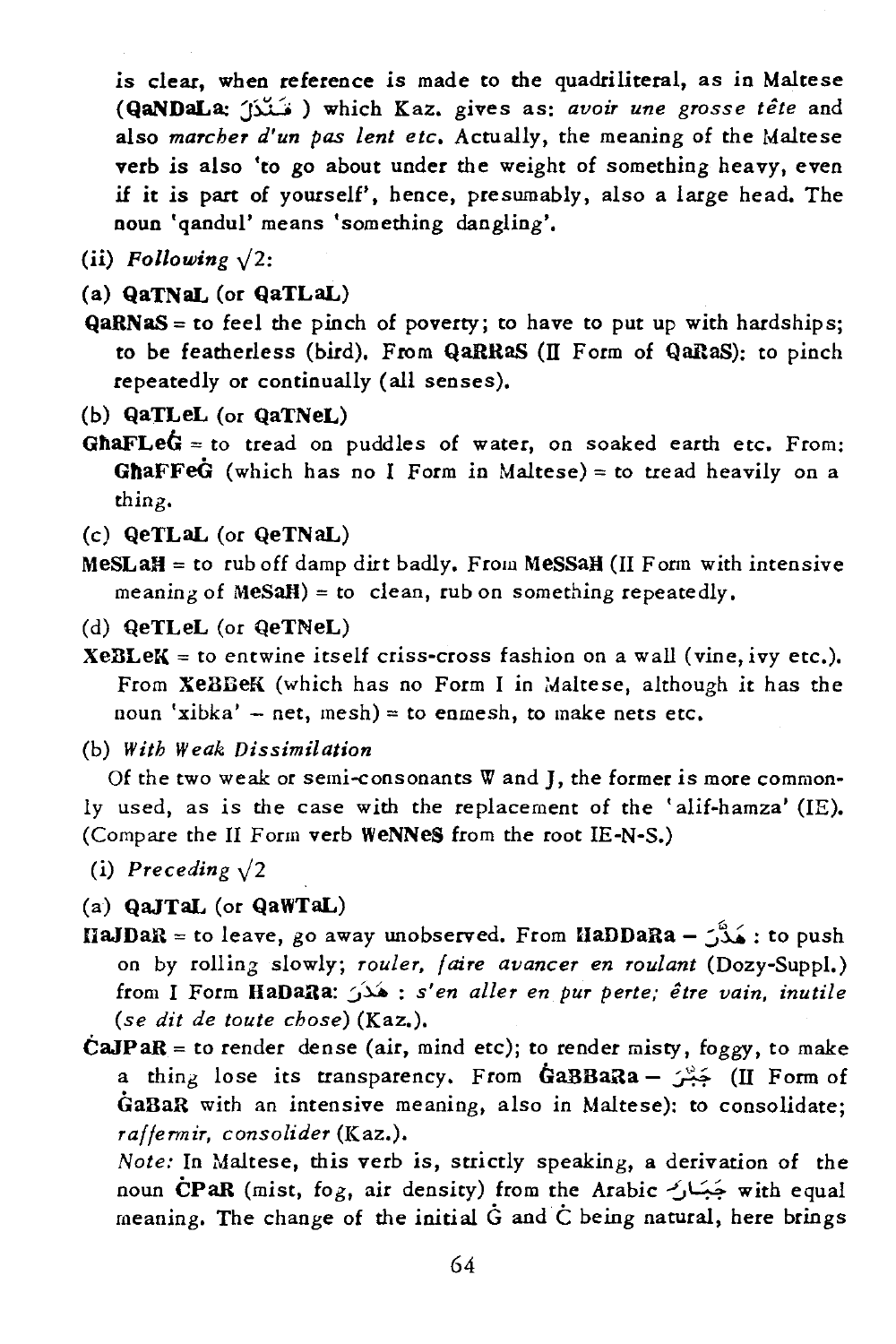in its wake the change of the hard B into its softer counterpart P, because of the rule of 'close proximity assonance'.

- (b) QaWTeL (or QaJTeL)
- HaWTeL = to bustle about when at work, to apply oneself with industry to one's work. From HaTTaLa (II Form  $-$  not given by the dictionaries - of the I HaTaLa jJ,;.. - to find ways and means; *pretexter une chose*  (Dozy-Suppl. who seems to doubt the correctness of this meaning). but compare the adj. derivatives given by Kaz. under this root.
- $HawSEL = to feed the young (mother bird); to push little morsels of food$ down one's throat. From HaSSaLa (2: to procure for self or others: *acquerir, procurer, menager* (Dozy), but evidently the Maltese verb is derived from the noun under this root: HaWSLa with meaning in Maltese as in Arabic: *gesier, estomac des oiseaux* (Kaz.). Both the 11 Form Verb HaSSeL and the I Form one HaSaL, exist in Maltese.

*Note:* For once, Kaz. gives the verb ftaWSaLa under this ttiliteral with the Maltese meaning of *remplir son gesier* (oiseau).

(c) QeWTaL (or QeJTaL)

 $XeWLaH =$  to throw off one's clothes carelessly, to hurl away from one. From XaLLalIa - '~\_ll to force one to disrobe; *depouiller. ater les habits a quelqu'un* (Kaz.).

*Note:* In Maltese we have also the verb CeWLaH, a variant of the above quadriliteral, with the meaning of 'being careless in dress'. The substitution of the  $\dot{C}$  for X has been explained.

ll form MaLLaQa صَلَّقَ) (II form MaLLaQa أَسَلَّقَ) (II form of MaLaQa): to render a surface smooth: *donner la surface unie a quelque chose, mur, sol etc.* (Kaz.) DoZY-Suppl. gives the quadriliteral as a separate root ( ~J~ ~ ) with the meaning *essayer les metaux,* but Beauss. gives the noun as in Maltese: 'mejlaq' (whetstone) under the triliteral M-L-Q.

(d) QeWTeL (or QeJTeL)

 $HeWDeN = to$  rave, to be delirious. Possibly from  $HaDDaNa$  (II Form of HaDaNa) ~~ *adoucir la colere* (Dozy) with an inverted meaning as often happens in a good many verbs. But possibly also from HeWWeD (II Form of  $\epsilon$ ) which, apart from its meanings, is used, according to Dozy-Suppl. *chez le vulgaire pour* HaWWaTa - .:::;. *crier.* In this case, the Maltese verb has an added 'tanwin' and would come to be classified under B.(iii) (c).

*Note:* The quadriliteral, as given in Maltese, is also given as a separate root by Dozy-Suppl so: وَهَدَمَنَ (HaWDaNa): I c.a. et II *dans le Voc*. *sous perplexus.*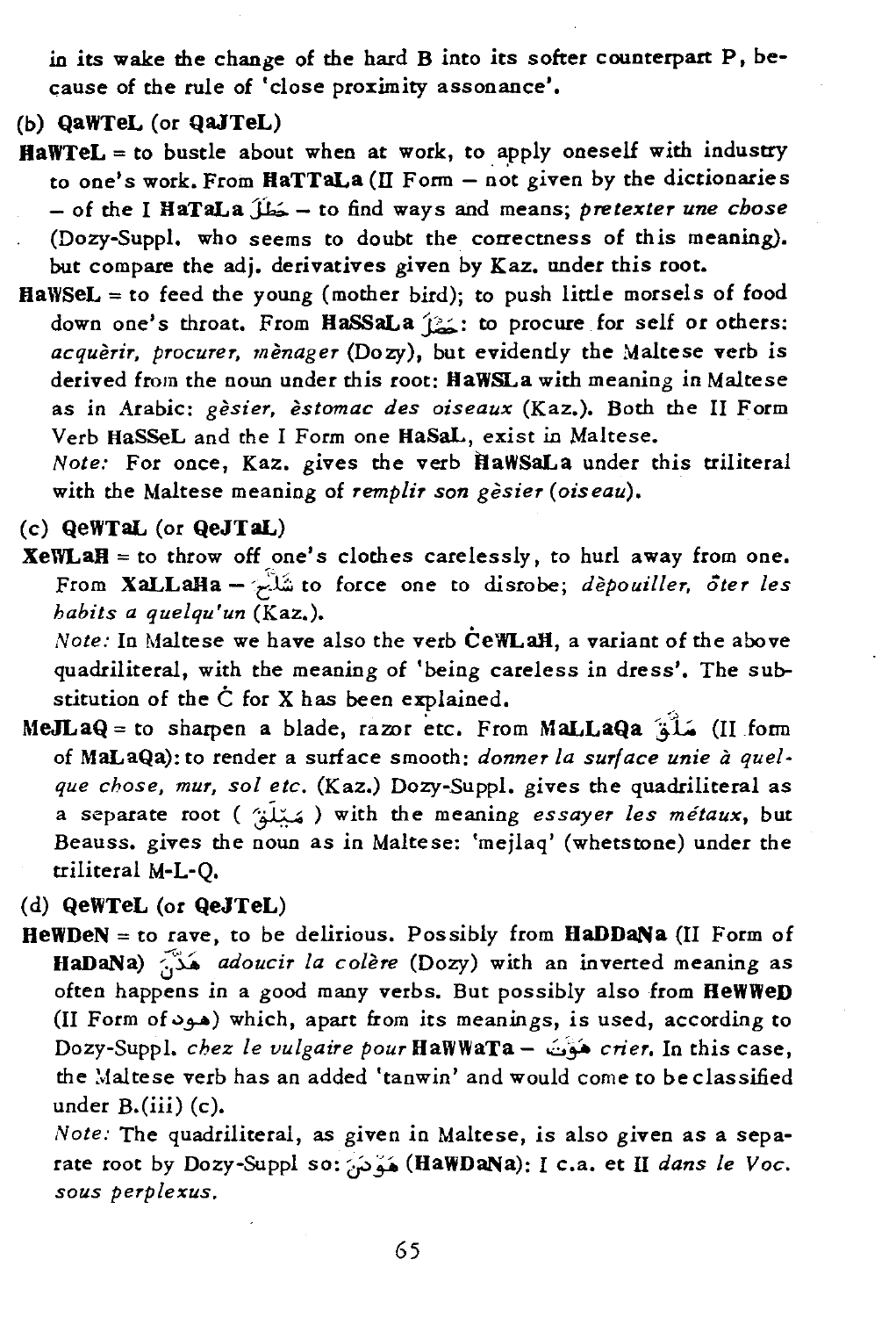- (ii)  $Following \sqrt{2}$ :
- (a) QaTWaL (or QaTJaL)
- $KaRWAT = to$  grind coarsely; to eat voraciously; to cut through the air, cleave the waters at great speed (rocket, ship etc.). From KaRRaTa  $\omega^2$  (II Form of KaRaTa, see under B. (i)(a)): to carry away adroitly: éconduire, éloigner quelqu'un avec ménagement, adroitement (Dozy-Suppl.)
- (b) QaTWeL (or QaTJeL)
- $\texttt{HaXWEX} = \text{to}$  rustle (leaves, paper, heavy silk etc.). From  $\texttt{HaXXeX} \text{to}$ make copious use of dry leaves, etc. (for any purpose).
- (c) QeTWeL (or QeTJeL)
- $$ under which, for once, Kazimirski gives the quadriliteral as in Maltese (J:;~) with the meaning *marcher rapidement.* So does Beaussier. As, however, there does not seem to be any particular meaning in Arabic attached to this triliteral, I cannot exclude the possibility that the quadriliteral may here be derived from the root H-W-L-, I. J~ - *etonner, surprendre par quelque chose d'extraordinaire, en parlant soil de ce qui est* e *//royable, epouvantable, soit de ce qui est agreable, beau*  (Dozy-Suppl.) with the 11 Form meaning *inquieter, troubler* (I.e.). Beaussier comes very near to the Maltese meaning of the quadriliteral with the II of H-W-L meaning of *deranger, distraire* etc. In this case, the quadriliteral would come to fall under 11 (a) with R exceptionally replacing the more common liquid N.

 $GeZWER =$  to enfold, to cover up completely in cloth, in paper etc. From GaZZaRa ( $\hat{G}$ - a sort of II Form of GaZaita, with the hard G of North Africa, which form, however, is not given by the dictionaries): to ebb, tide, presumably leaving an island of dry land (whence the noun 'gzira' - island): *tomber, baisser, decroJ1re* - *se dit de l'eau, surtout de la maree* (Kaz.). Beaussier gives (to my mind, wrongly, unless he meant  $\ddot{j}$  for the simple  $J$  ) the quadriliteral as a separate root with K-S-W-R: كَسْوَنَ, where his passive Form with the prefix Tis given to mean, as in Maltese, se *draper dans ses vetements.* 

Under a separate root Dozy-Suppl. gives the Maltese nominal derivative 'Geżwira' in Arabic characters, خَزْ وِيتَرَ» with its plural جَزْ إوركرا وربح and says dans le dialecte de Malte, petit jupon en toile à raies bleues et blanches et à petits plis; il est ouvert d'un côté, et attaché avec des petits *rubans.* In his *Dictionnaire des Veternents* he quotes Vassalli in giving it, and describes the dress as explained to him by Amari. But in his *Supplement* he commits the mistake of deriving the word from the Ital. *giustacuore* which, as *gistakor* with us, is quite a different habiliment.